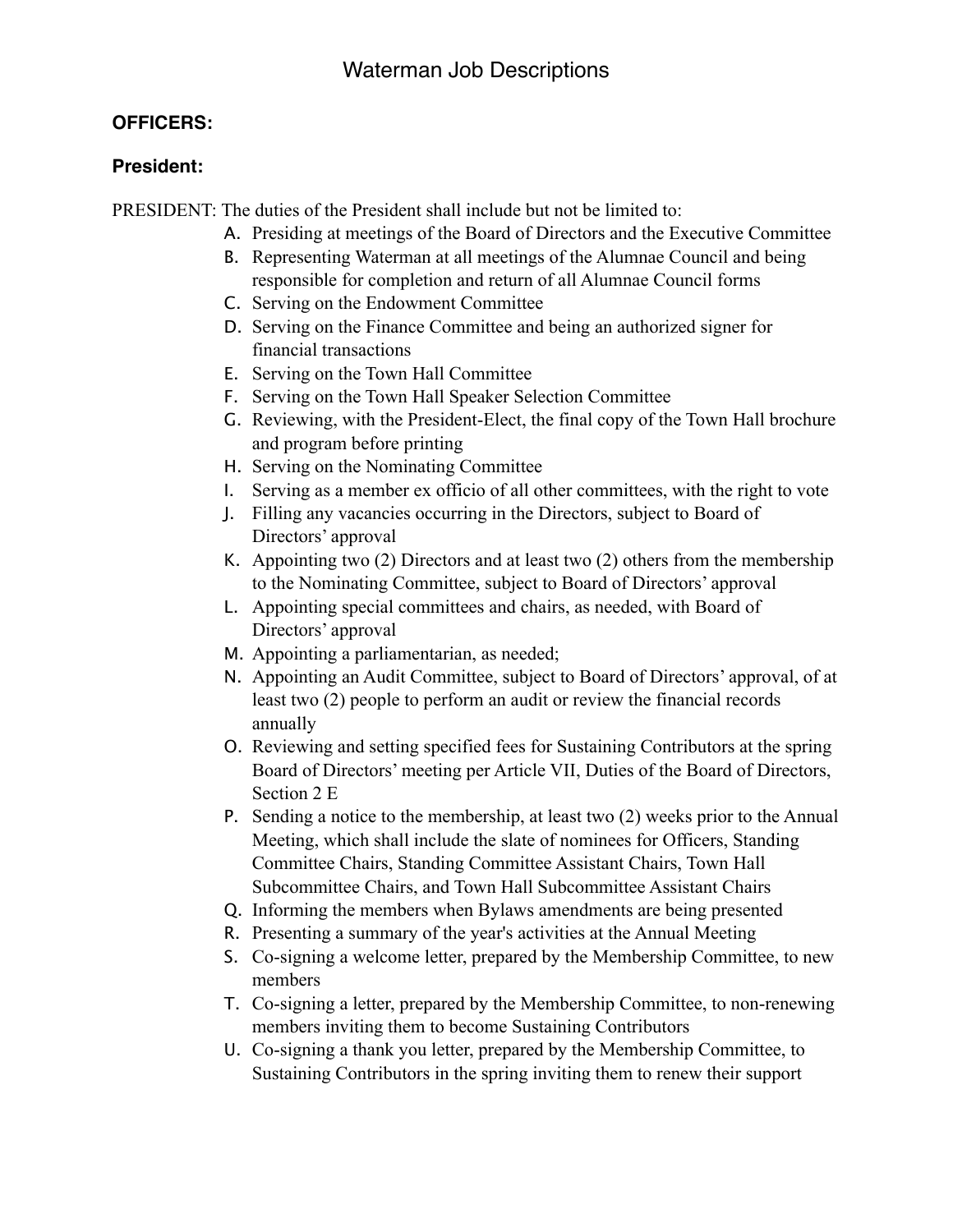### **President Elect**

The duties of the President-elect shall include but not be limited to:

- A. Performing all Presidential duties in the absence of the President
- B. Attending all meetings of the Alumnae Council and reporting back to Waterman
- C. Serving on the Endowment Committee
- D. Serving on the Finance Committee and being an authorized signer for financial transactions
- E. Serving on the Town Hall Speaker Selection Committee
- F. Reviewing, with the President, the final copy of the Town Hall brochure and program before printing
- G. Serving as Assistant Chair of the Nominating Committee
- H. Obtaining annually signed Conflict of Interest forms from all Officers, Directors, Committee Chairs, and Committee members
- I. Create personal nametags for Board members for use at Town Hall and any other special event. Create name cards for Board members for use on the table at each Board Meeting.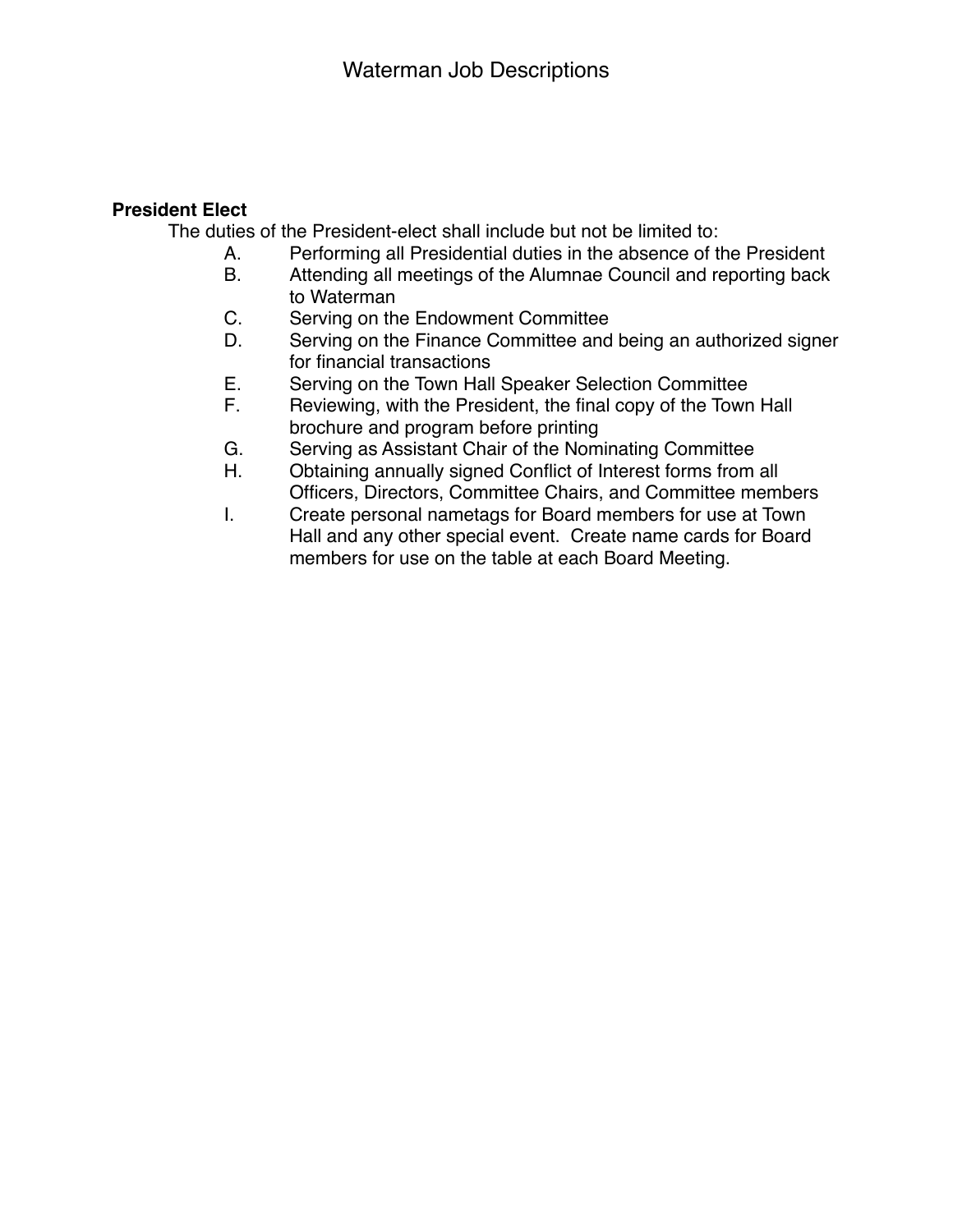# **Recording Secretary**

- 1. Attend all Waterman board meetings and record the proceedings. Circulate an attendance sheet to those members present.
- 2. Provide a copy of the draft minutes to the Waterman president and to the bylaws chair for editing and correction.
- 3. Make the suggested corrections and print out a copy of these minutes for the historical file, including a space for the recording secretary to sign and date the corrected or uncorrected, minutes.
- 4. Make a .pdf copy of my final draft for distribution to the board one week before the next board meeting.
- 5. Send an official reminder to the entire board one week before the next Board meeting giving time and place. Attach a copy of the .pdf file of the last meeting's minutes for the board members' correction and approval at the meeting.
- 6. Retain the official signed copy of the minutes whether it is with or without corrections as well as the listed attachments in my own Waterman notebook for the year.
- 7. Annual Meeting Minutes: Take the minutes at the Annual Board meeting. Edit the annual meeting minutes as above. Present the final draft for board member corrections and approval at the next board meeting of the year.\*
- 8. Annual Meeting Minutes of the previous year: Have at least 5 copies of these Annual Meeting minutes available for reference or for members upon request at the current Annual Meeting.\*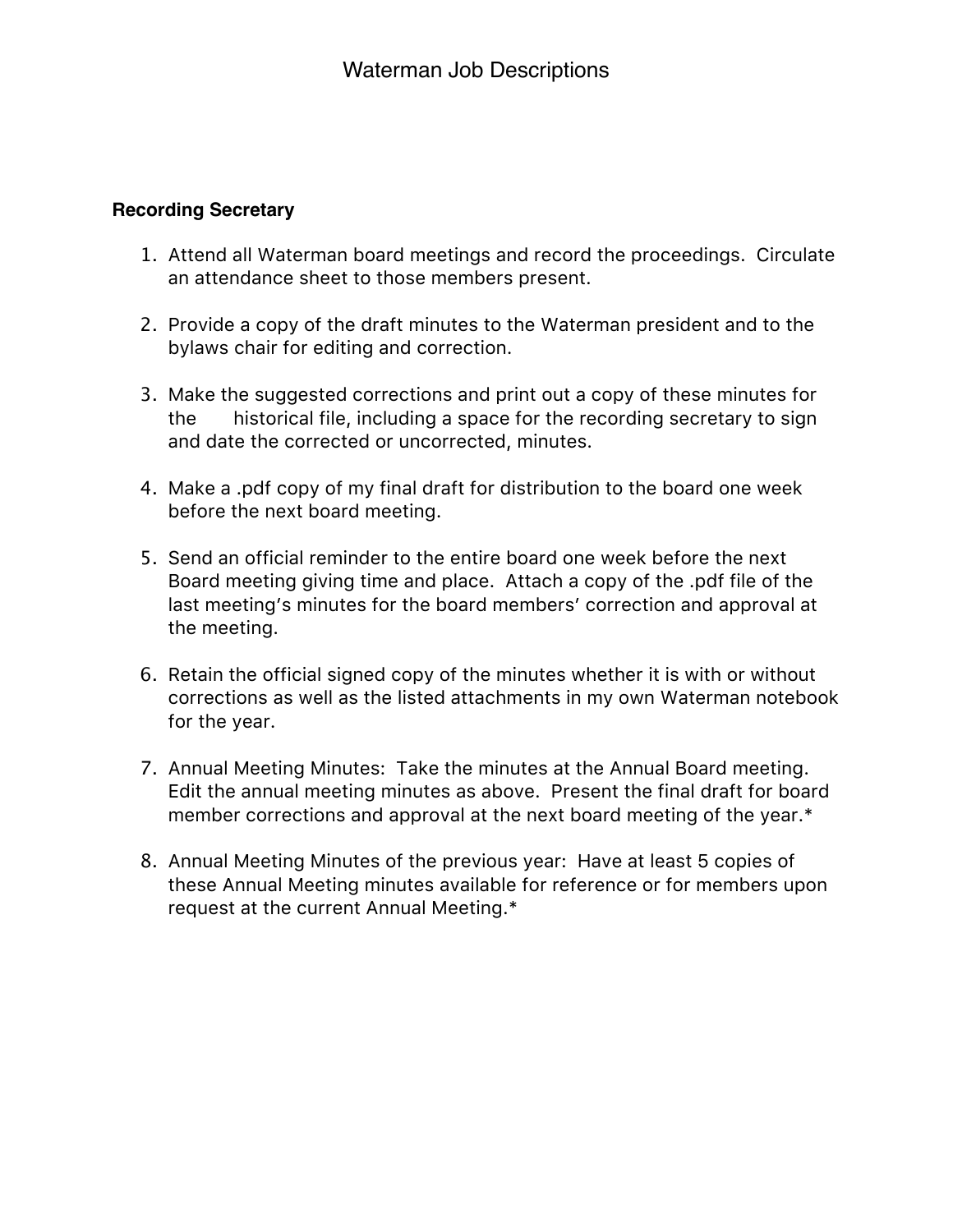# **Corresponding Secretary**

The duties of the Corresponding Secretary shall include, but not be limited to :

 Handling Waterman Correspondence which has included sending sympathy and get well notes as well as an occasional thank you note. The position is dependent on referrals from board members and other members.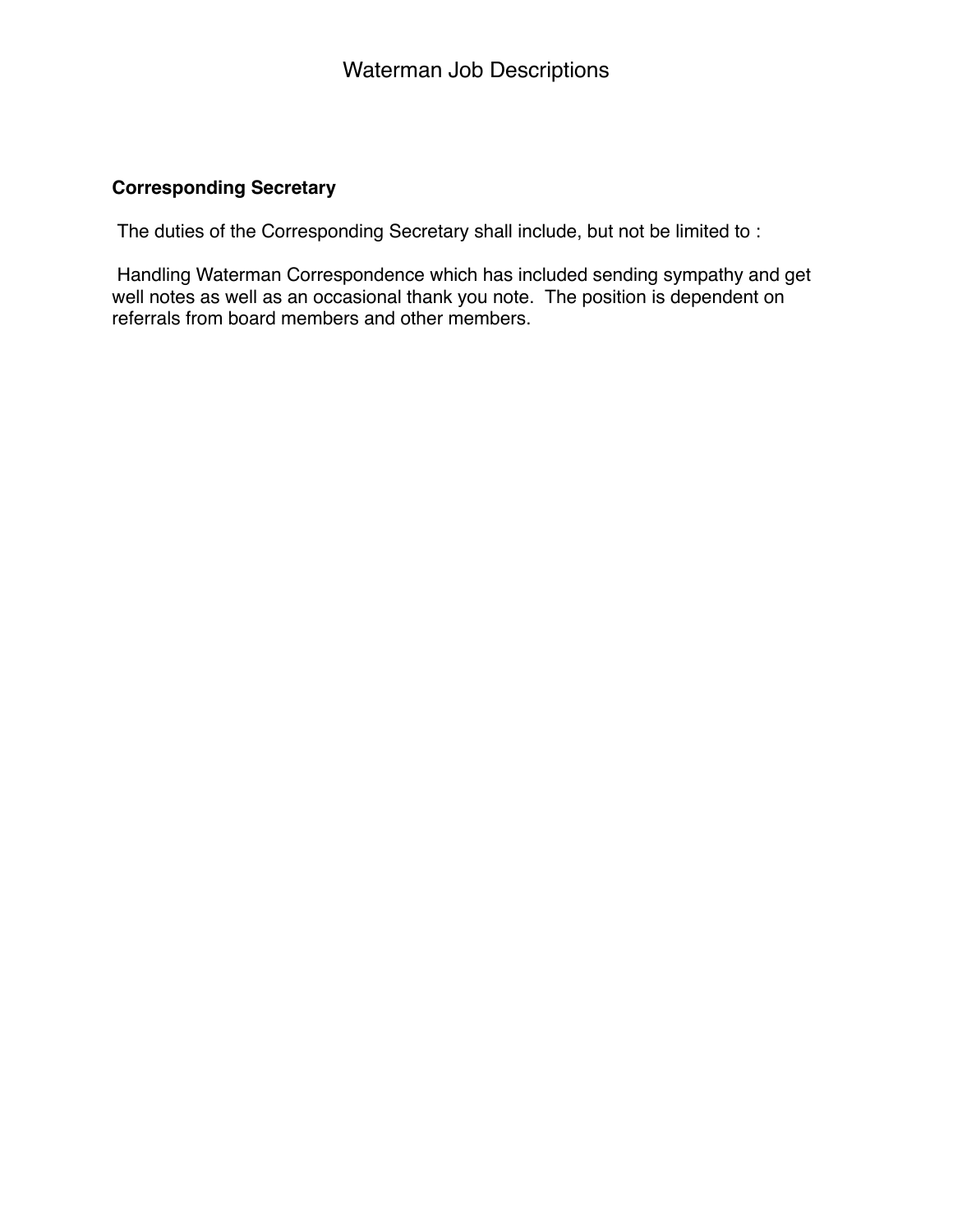### **Treasurer**

TREASURER: The duties of the Treasurer shall include but not be limited to:

A. Securing, keeping and/or maintaining Waterman checking and savings accounts in a financial institution approved by the Board of Directors B. Obtaining and submitting signature cards for the Treasurer, Assistant

Treasurer, President, and President-Elect, as needed

C. Keeping accounts in the name of Margaret L. Waterman Alumnae Group

D. Receiving and depositing all the monies due Waterman, keeping a record of the payers and amounts

E. Making timely payments of the valid bills and claims against Waterman and retaining evidence thereof for seven (7) years or as required by law F. Reporting current receipts, expenditures and balances at regular meetings, and making an interpretive analysis of the financial position at the Annual Meeting

G. Preparing all reports and returns required by state and federal law and submitting them in a timely manner

H. Serving on the Endowment Committee

I. Serving on Town Hall Committee

J. Serving as Chair of Waterman's Finance Committee and being an authorized signer for financial transactions

K. Reviewing and setting specified fees for Sustaining Contributors at the spring Board of Directors' meeting per Article VII, Duties of the Board, Section 2 E

L. Assembling and submitting all books and financial records of Waterman for audit or review within two (2) months after the close of the fiscal year.

The description of the Treasurer's duties given in the Bylaws and reproduced above gives a comprehensive list of the duties. The Treasurer should also be aware of the duties of the Executive Officers and the Board of Directors as given in the Bylaws (Article VII).

The following notes may also be helpful:

Keeping the accounts and preparing financial reports require the Treasurer to be familiar with a spreadsheet program (Microsoft's Excel or Apple Numbers).

### **Assistant Treasurer**

- A. Assisting the Treasurer
- B. Serving on the Endowment Committee
- C. Serving as Assistant Chair of the Finance Committee
- D. Serving on the Town Hall Committee
- E. Being an authorized signer for financial transactions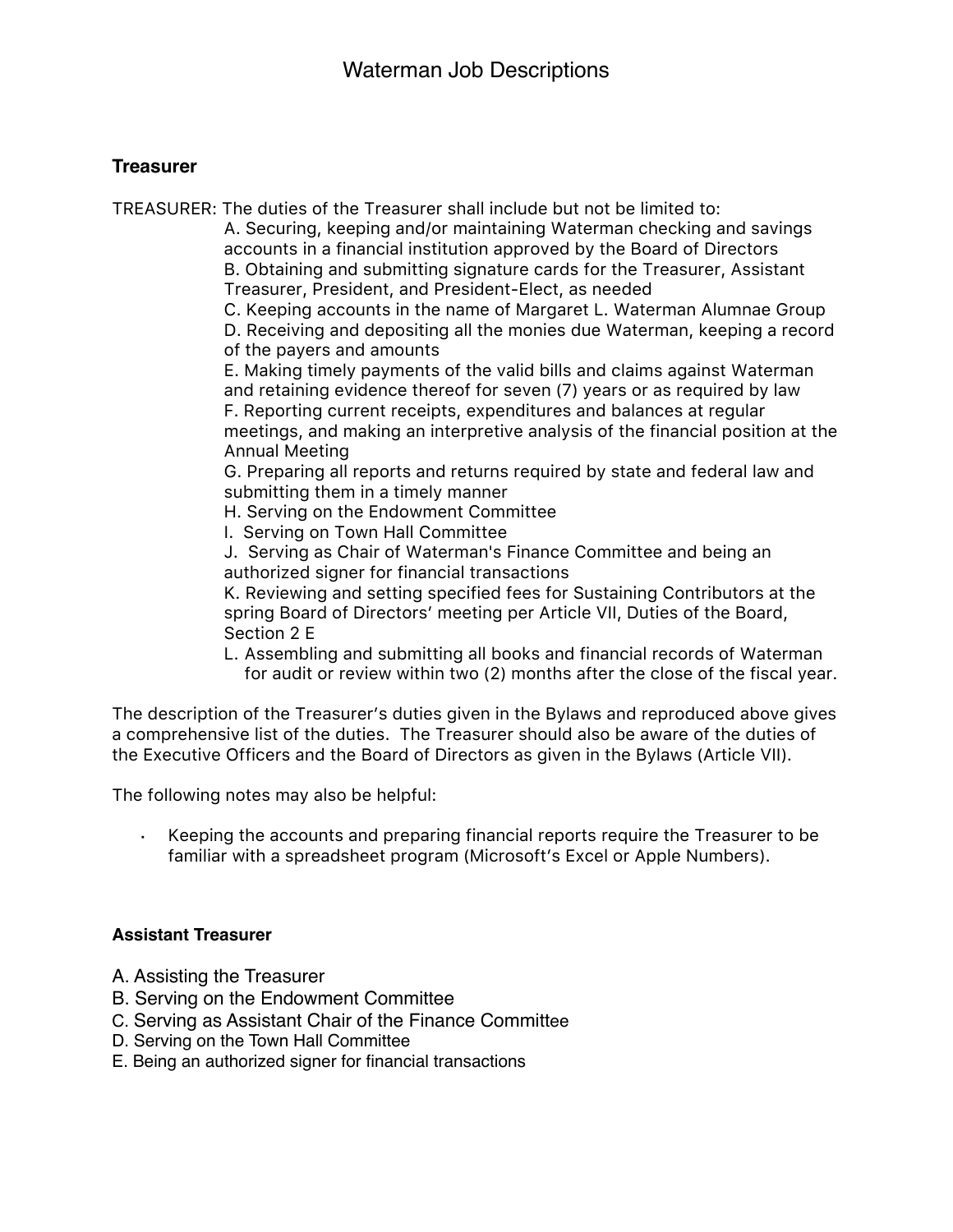### **Immediate Past President**

Board Responsibilities:

- 1. Attend Board Meetings
- 2. Assist President and President-elect when requested

**Nominating Committee:** Serve as Chair of the Nominating Committee

- 1. Contacted currently serving board members to ascertain their willingness to continue service on the board and determine which positions need to be filled for the next year. These calls should be made in October.
- 2. At the November Board Meeting, ask Board members to make suggestions of members they know who might be willing to serve on the Board, noting special skills these members have, if known.
- 3. Prepare forms and lists needed by the Nominating Committee, and have copies ready for each member of the committee:
	- a. Spreadsheet of names suggested by the Board columns for Board member's name, suggested names, and skills/areas of interest
	- b. Board Survey Results spreadsheet with columns indicating Board Positions, Names of Current Board member in each position, Decision for next year, Next Year's Position, and Next Year's Board
	- c. Nominating Committee List with phone number and email for each committee member
	- d. Nominating Call List spreadsheet with columns for Position, Nominees in Rank Order, Caller, Response, and Rank Order
- 4. Convene a meeting of the Nominating Committee as soon as possible after the November Board Meeting. The members of the committee (Board President, Presidentelect, Town Hall Chair, board member-at-large, and two Waterman members-at-large) are proposed by the President and confirmed by vote of the Board. Ask each committee member to bring a copy of the Waterman Membership list for use at the meeting.
- 5. Use a blank of the Nominating Call List mentioned above to enter names proposed by the committee for each open Board position. When all suggested names have been entered, rank order the names for each position and assign a caller for each suggested name. After the meeting, update the Nominating Call List and send it by email to each member of the committee.
- 6. Serve as the central information point person for the committee. Ask each member to report the outcome of each call so that the Nominating Call List and Board Survey Results spreadsheets can be updated and so that the next caller knows that we have moved down the list of suggestions.
- 7. Prepare the slate of proposed Board nominees for presentation at the March Board meeting.
- 8. Prepare and mail letters to the new board members thanking them for their willingness to serve and notifying them of the Annual Meeting and the date of their first Board meeting.
- 9. Prepare copies of the slate for the Waterman Membership Annual Meeting and present the slate to the membership for a vote.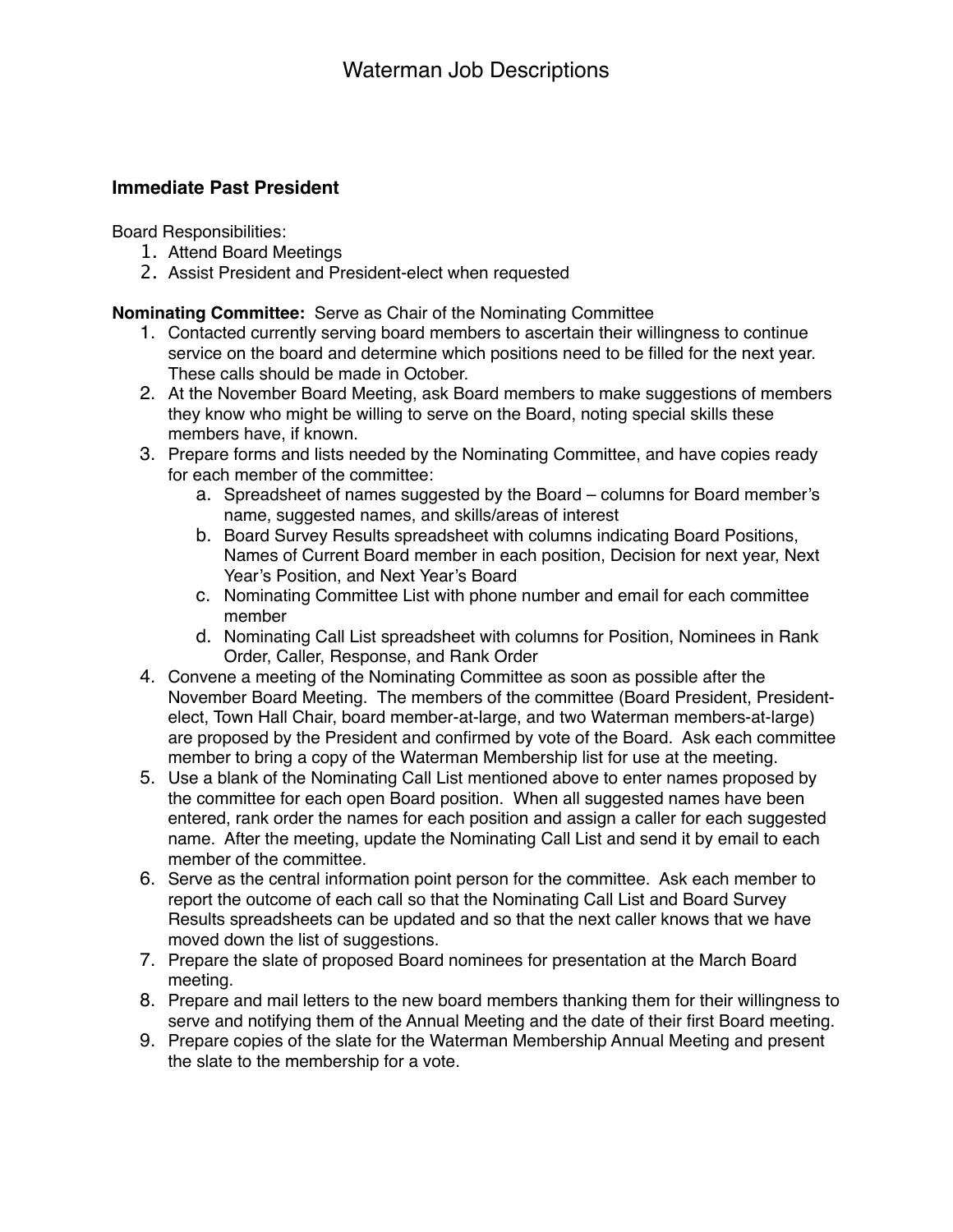# **STANDING COMMITTEES:**

### **By-Laws:**

The duties of the Bylaws Committee shall include but not be limited to:

- A. Reviewing Waterman's Bylaws
- B. Proposing any needed changes to the membership
- C. Placing proposed amendments on the website
- D. Reissuing Bylaws in amended form
- E. Making copies available to the membership
- F. Maintaining a list of Standing Rules of the Membership and the Board of Directors

This person should also be available to assist the President with specific issues that may require uses of correct Parliamentary procedures during meetings or be available to answer questions about procedures that should be followed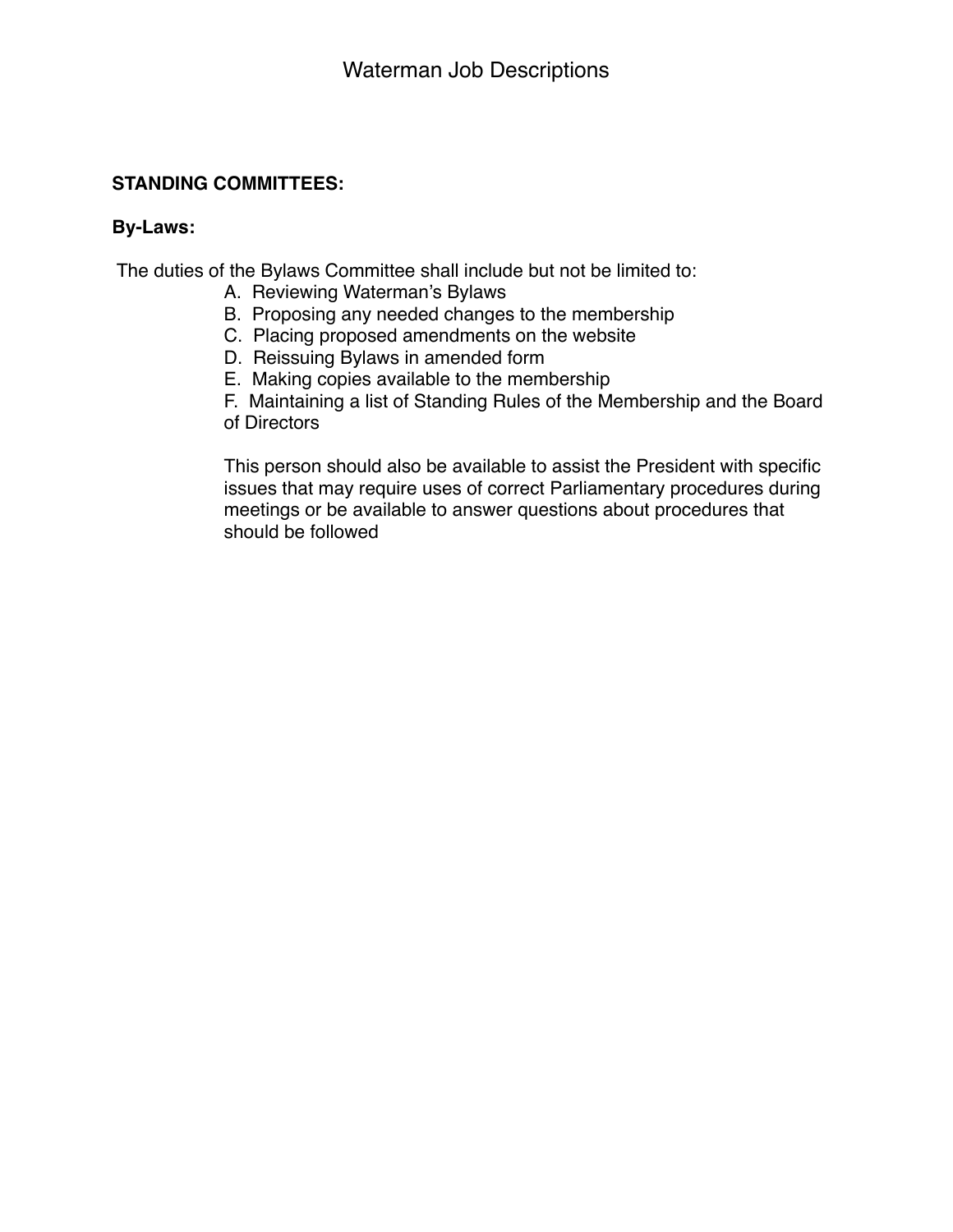# **Historian:**

The duties of this office include:

- A. Chronicling and maintaining, in cooperation with the Publicity Chair, records of documentation
- B. Reviewing and preparing files for archival preservation

**C.** When I first became Historian there was a great deal of "stuff" that had not been culled. What I did was to go through everything and, to the extent possible, discard multiple copies and organize the materials in looseleaf notebooks, covering a single year or years, depending on the volume of information saved. These I took to the Bentley Library. The Lead Archivist (Olga Virakhovskaya) was very welcoming and friendly and she transported the materials to the archives. (I would recommend setting up an appointment in advance.)

I was not given a specific schedule of when the materials are to be delivered to the Bentley; I currently have 3 notebooks "in process"; I also have 3 poster boards (under my bed!) from a past anniversary celebration: these are too large for the Bentley storage area, so am unsure if they need to be saved at all.

What I have collected includes photos I take at each Waterman event which I attend, brochures, advertisements, newspaper articles, programs, etc. I rely on other Waterman members to supply me with materials that I may not have access to.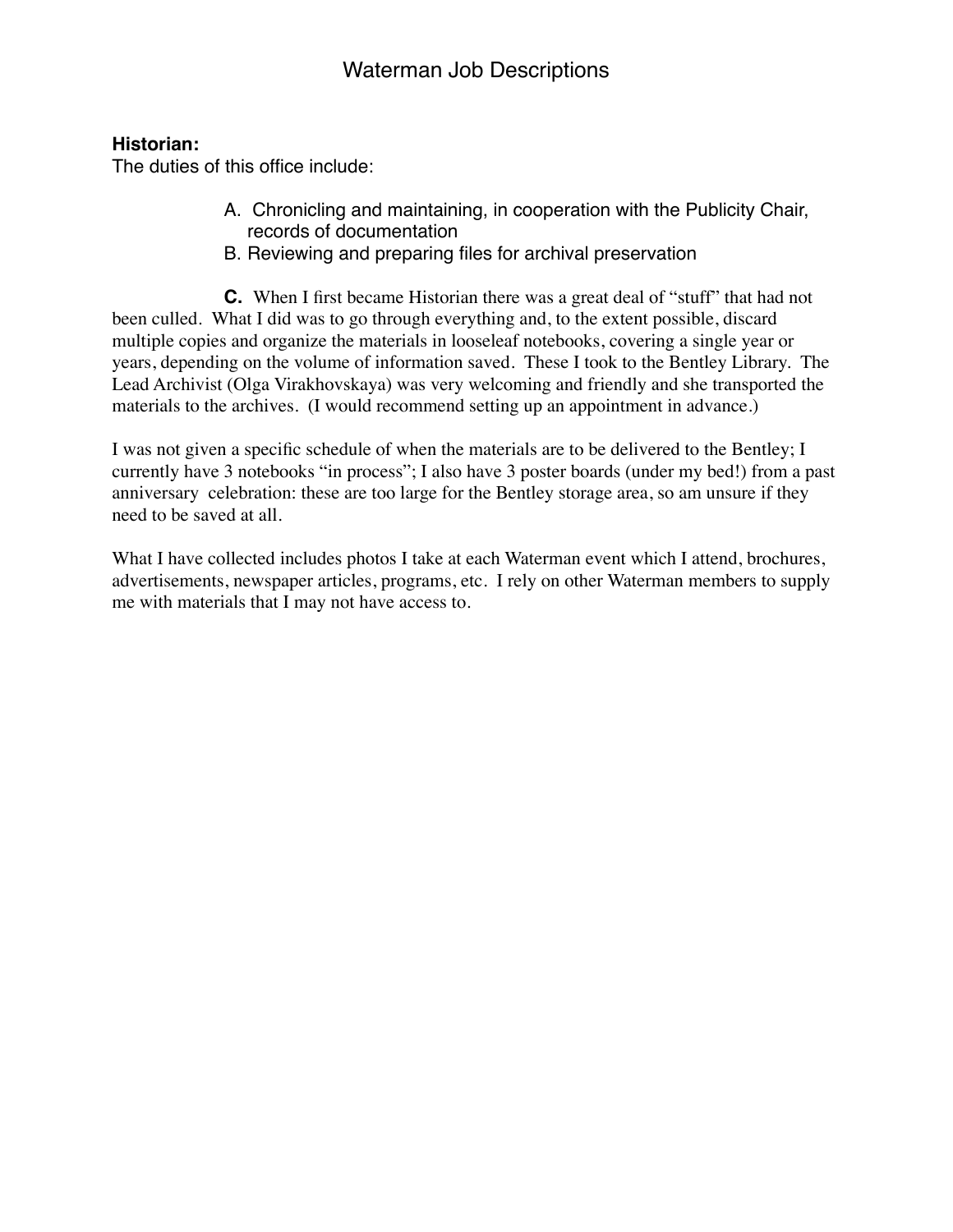### **Membership:**

WEEKLY - Check PO Box 8142 at Liberty PO and pick up mail (membership and treasurer have key)

- 1. Membership forms and checks
	- a. Check and enter all information into database records. There is a form called "Data Input" that can be used to enter this information.
	- b. Checks are processed in groups (Batches) and hand delivered to Treasurer
	- c. Create a batch report using the form "Batch Report Creator" & make 2 copies keeping one for your files
		- · E-mail report to Treasurer
		- · Give hard copy of report and checks to the Treasurer
	- d. Group membership forms in envelopes by table for ticket committee meeting
		- · Number complete tables (2-50) in database,
		- · partial tables get artificial #s
		- · Table 1 is head table with President, Town Hall Chair, speaker and other guests
	- e. Print names, tables, notes fields, grouped by table (Access report name is "2012 by table names and notes".)
	- f. Print address labels grouped by table for ticket meeting in mid August. Include Sustainer address labels. (Access report name is "2012 Mailing Labels ordered by Table".
- 2. Endowment donations included in membership dues check are listed in Endowment Batch Report. Treasurer and Endowment Chair get Endowment Batch Report. Endowment checks written to UM go to Endowment Chair, checks to Waterman go to Treasurer
	- a. Record by clicking on the "Enter Endowment" button on the Data Input form.
	- b. Send or hand deliver UM checks to Endowment Chair
	- c. Send Endowment Batch Report to Endow. Chair & Treasurer. Report lists addresses & amounts so thank you notes can be written.

3.Checks from Advertisers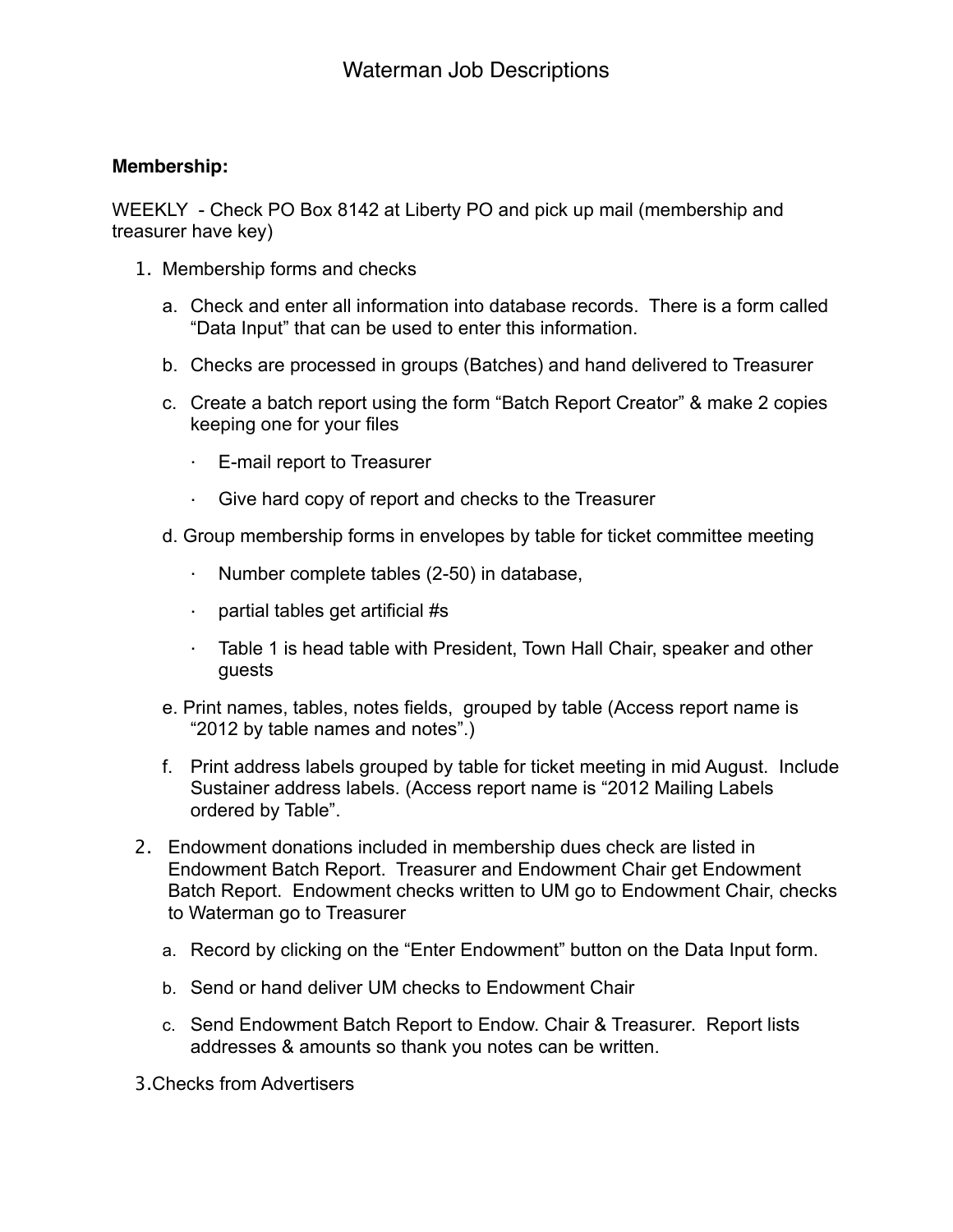- a. Notify Program Chair that check for certain amount arrived.
- b. Notify Treasurer and deliver check

Provide mailing labels and return address labels as needed. Social needs labels for those with no email, include current Sustaining Contributors and Active Members.

Get UM email address so you can be group owner. Emily Salvette can facilitate this through the Alumnae Council

Maintain membership e-mail list [watermanalumnae@umich.edu](mailto:watermanalumnae@umich.edu)

Maintain board e-mail list [waterman2013board@umich.edu](mailto:waterman2013board@umich.edu)

Notify Corresponding Sec. and Pres. of death of any member, enter in database as archived and take off mailing list (ML)

# ADDITIONAL DUTIES:

- May Create new Governing Board list in database and in MS word
- August E-mail before ticket meeting a reminder to any Board member that has not paid their dues

 Create membership list including all current active members and sustaining contributors. Take to printer for copying and stapling. Fold in half and bring to ticket meeting.

 Bring return address labels with logo, address labels (2016 Mailing labels ordered by table), and 2016 listing by table with notes of A, S, M people. Notes field indicates fruit plate

Update [watermanalumnae@umich.edu](mailto:watermanalumnae@umich.edu) with current active and sustaining, Delete non renewing people. Email addresses are alphabetical in UM directory

- September Create cardstock Yellow Card with Board info on one side and Events (event info from Pres or Social) on reverse and distribute to The Board at the Sept. Board Mtg.
- October Send President's 'Welcome' letters to all new members. Provide return address labels and address labels to Asst Membership Chair.

 Send President's Sustaining letter to those who didn't renew asking for their continued support as a sustaining contributor or endowment donor.

 Create alpha table list and by table list. Give 3-4 copies to Tickets to use at Town Hall luncheons.

November Add new sustaining contributors to membership list, send Pres Sustainer Letter with list to new contributors as needed throughout Nov-Mar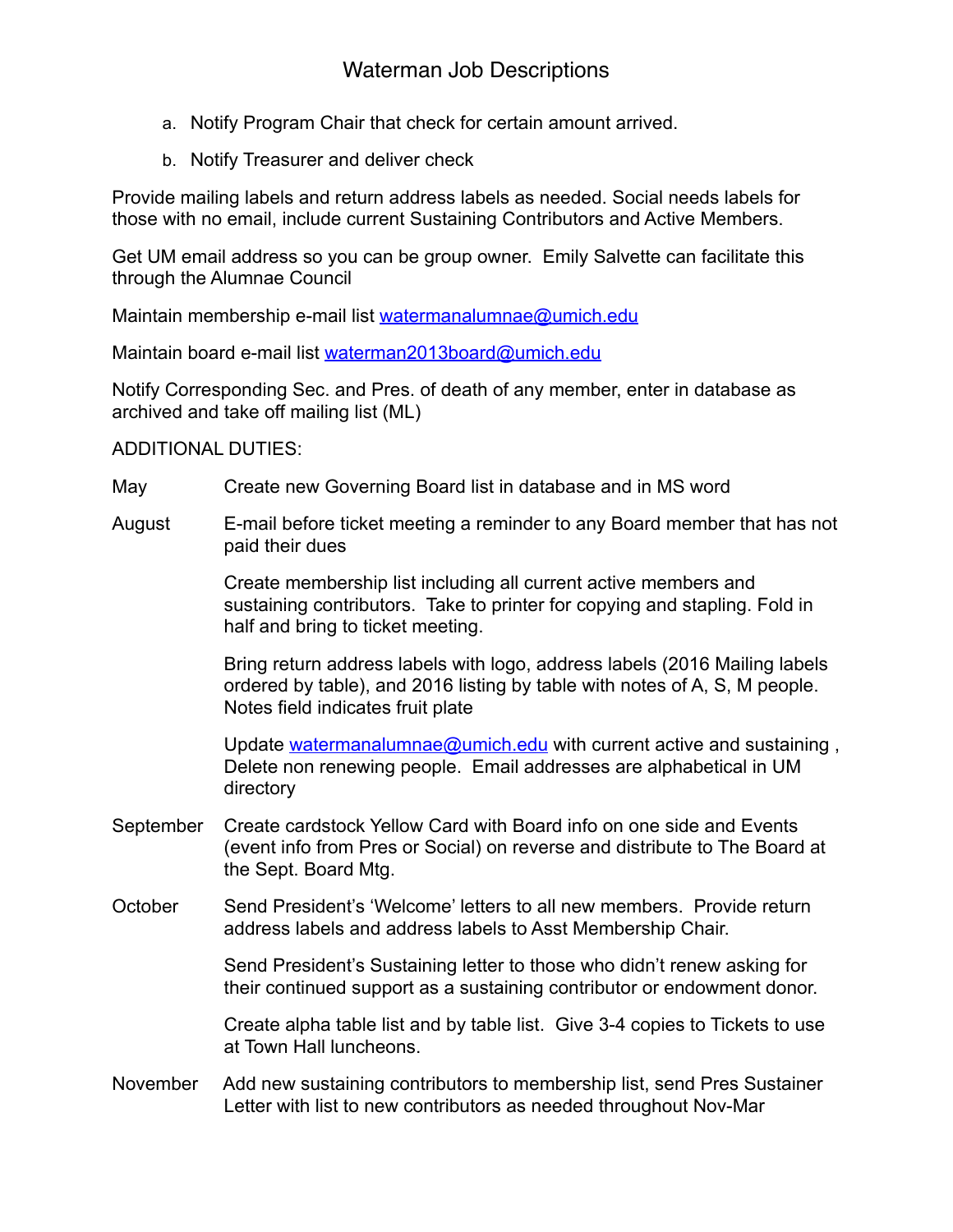March Transfer 2015-2016 database to 2016-2017 database. Keep 5 years of active & sustaining people since brochures are mailed to those who were A, S or M in the past 5 years

> Update database as checks come in, give batch reports and checks to Treasurer and Endowment Chair.

 Send Kolossos (or current printer) addresses for brochure mailing; include A, S and M codes where the "Mail" field is true from the past 5 years. Mail is returned with new addresses for people who moved within the past 6 months.

May Send letter (with renewal form, program, and Town Tattler) to Sustainers inviting them to rejoin. Provide return address labels with logo and address labels to Asst. Chair.

# **Assistant Membership:**

Meet with President/Membership Chair In May/June to update letter to current Sustaining Members thanking them for their continued support of Waterman and invite them to continue as sustaining members. Mail along with current year's program booklet and Town Tattler.

Meet with President/Membership Chair in September/October to develop letter to new members with President's and Membership Chair's signature. Mail.

Meet with President/Membership Chair In September/October to develop letter to all those who did not renew their membership for the current year, inviting them to become sustaining members with President's and Membership Chair's signature. Mail

Assist in any other mailings throughout the year as requested.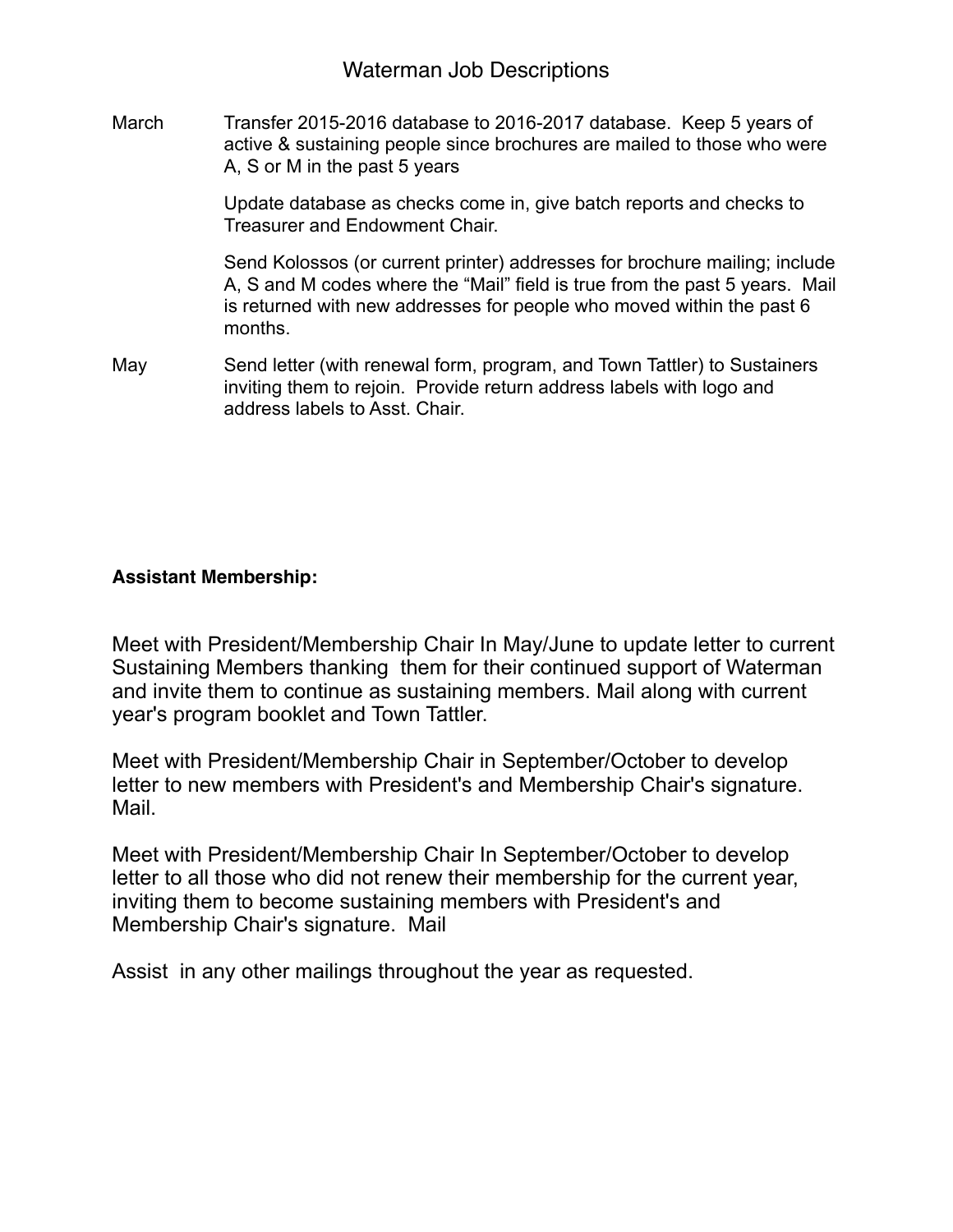# **Publicity:**

Publicity is responsible for "getting the word out" about Waterman through print and social media, encouraging members to be in touch with their friends and associates by promoting Waterman and inviting them to become members. This has seemed to be the most effective way of "publicizing our mission" and increasing our membership, now at maximum capacity.

We contact local publications for inclusion in their *Happenings/Events Sections*, i.e. *The Ann Arbor Observer, MLive/ A2 News, several UM publications, such as the UM University Record,* inform writers and/or editors about our website, and make sure the website is up-to-date. We distribute and share literature about our lecture series to groups in Ann Arbor with UM connections whose members might be potential Waterman members.

In addition, we notify radio and TV stations, when appropriate, to schedule interviews with upcoming speakers or our board members to share information about Waterman. In the past this has been done bi-annually with Lucy Ann Lance on her radio show on WLBY-1290 AM. We are

always open to suggestions for new and creative ways to "get the word out" about Waterman.

# **Assistant Publicity:**

Assist Publicity Chairperson with her responsibilities as needed.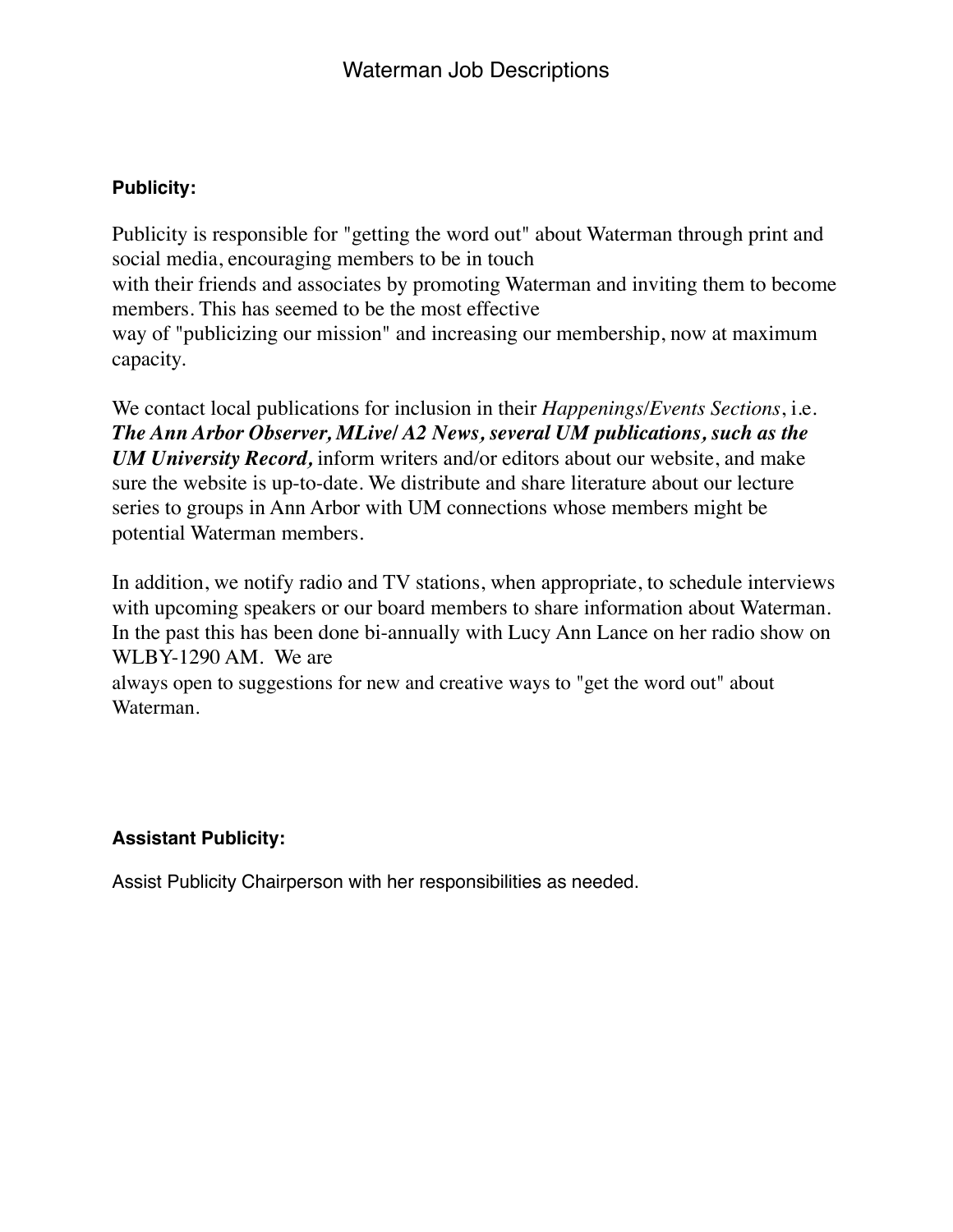# **Scholarship:**

TIMELINE

#### **July/August/September:**

Contact scholars in July

Introduce myself, welcome them and confirm A2 address and all contact info. Info on the applications are, frequently, out of date by late summer.

- Contact Program Chair for procedure/deadline to follow for information inclusion in the Waterman Program. They will need a brief personal statement, 250 words, "first person" narrative, use of WORD, and colored photo (200 DBL) .
- Contact Treasurer with reminder to deposit the first installment of scholarship funds (\$2,000) with the Office of Financial Aid. (Aug and Dec)
- Contact Waterman Web Master with student info, after getting permission from each student to publicize their information. (Emily Salvette: [esalvette@gmail.com\)](mailto:esalvette@gmail.com)
- Contact scholars in September by sending a Town Hall brochure and invite them to the Town Hall Luncheons. Inform them that there will be a reminder email, 2 weeks before each event, asking for their RSVP and menu selection.

Mail 2 Waterman Town Hall Programs to each student, one for them and one for parents.

#### **December:**

Prepare "exam goodie bags" and leave at the Union Admin Office, # 1310. Inform students to pick them up at their convenience.

#### **February/March/April:**

Finance Committee will determine scholarship allocation for the coming year. Send email reminding students to get FAFSA info to Elaine Crook (UM) ASAP. Send a re-application form to Waterman students and highlight the deadline of Celebration of Donors and Their Scholars Luncheon at UM. Remind them to attend.

The date for this year is Sat., March 11 at Ross Business School. Time to be determined.

Contact Elaine Crook at the UM Office of Financial Aid about getting applications for consideration of NEW scholars. We usually get 5-6 apps for the new students. Unless there is a grade point drop or change in financial need status, we

automatically renew our scholarships IF they have re-applied on time. The grade point is 3.0 out of 4.0 to match that of UM.

- Copy student applications and statements for our "review" members, giving time to study them before meeting.
- Meet with Review Committee (Jean Nelson, Cathy Mallette, Sally Kennedy, Cliff Sheldon, Barb Mueller, Claire Dahl) to choose our 2017-18 scholars.
- Inform OFA of our selection and WAIT for their approval of students, based on "file complete" status, continued financial need and grade point.
- Elaine Crook will let you know WHEN you can inform renewal scholarships. UM will inform the new students of their scholarships. Do NOTHING until UM gives OK.

#### **May/June:**

Ask a graduating senior to speak or perform at April or May Town Hall.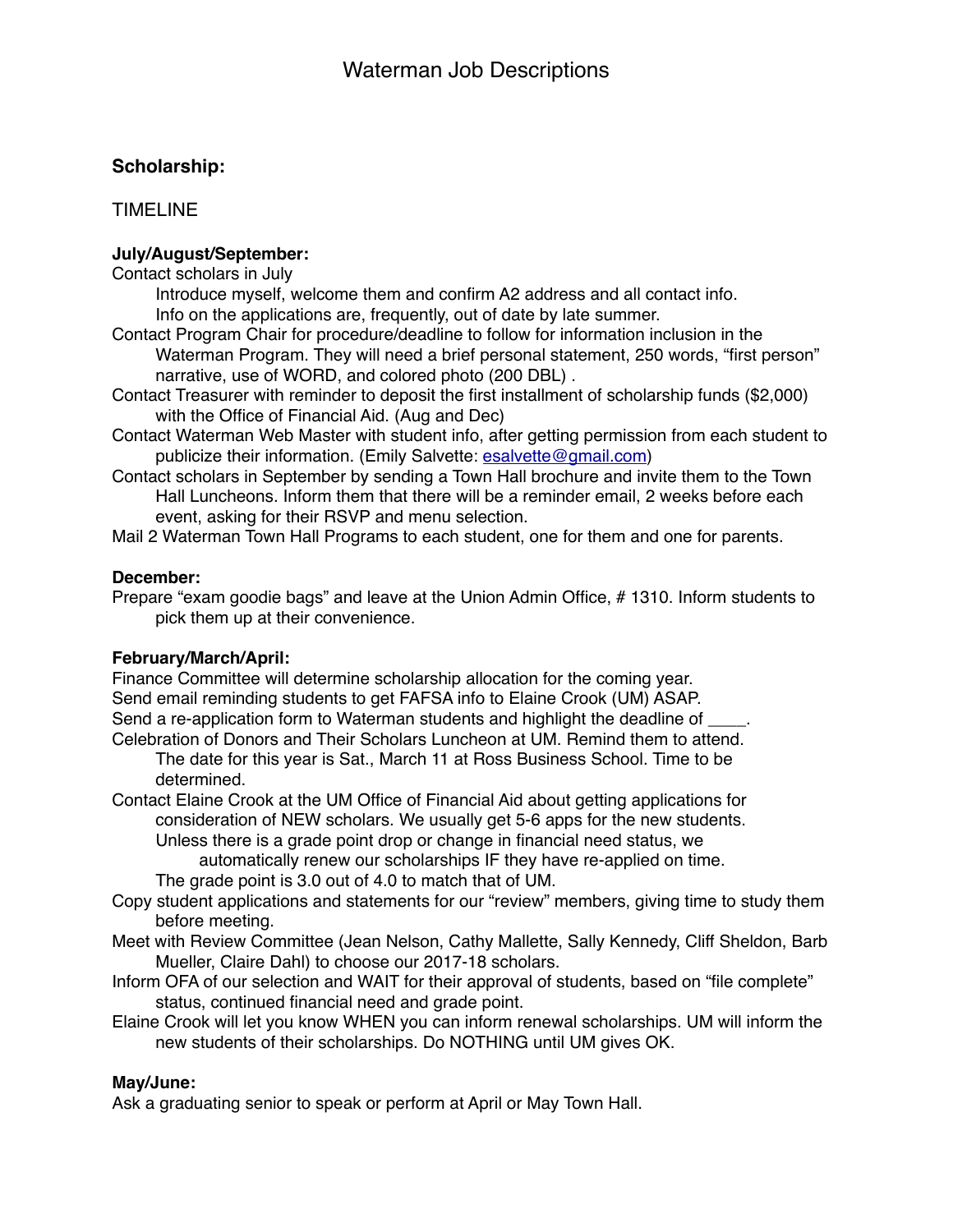# Waterman Job Descriptions

Purchase gifts for graduating seniors and leave at Union Admin Office, # 1310. \*\* **Contact Info for Office of Financial Aid: Elaine Crook, 647-2816, ecrook@umich.edu**

# **Assistant Scholarship: (Jean Nelson)**

Assist the Scholarship in completing the duties and responsibilities and help as needed.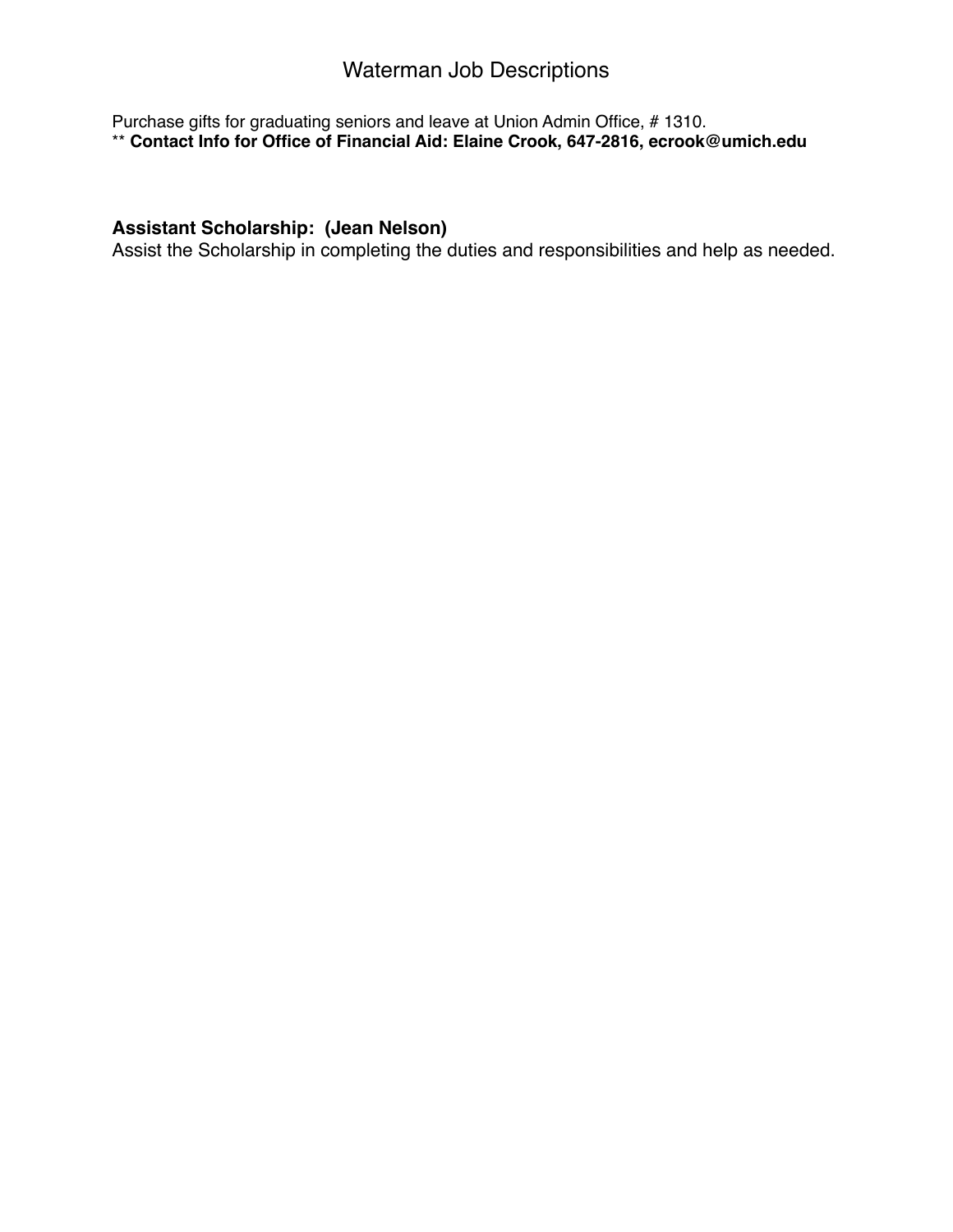### **Endowment.**

Mission Statement: the purpose of the Endowment Fund for Scholarships is to provide restricted and segregated funds for scholarships. The monies shall be invested with the University of Michigan.

The Endowment Fund shall consist of donations, special gifts, and allocations.

The Committee shall be composed of the Chair, Assistant Chair, President, President-Elect, Treasurer, Assistant Treasurer, and Immediate Past President.

The duties of the Endowment Committee shall include but not be limited to:

- A. Establishing and maintaining a special account at the University of Michigan and depositing all monies contributed for Endowment Fund to that account. The interest shall be used in awarding scholarships and shall follow the guidelines established by the Board of Regents
- B. Initiating, promoting, and managing special campaigns, marketing, and any brochures. The Board of Directors may authorize expenditures from the general funds for promotional materials and activities for the Endowment Fund
- C. Being responsible for recommending to the Board of Directors when the fund has reached a level to begin allocation of the earned interest
- D. Designating the Endowment Chair as a member of the Endowment Committee.

# **Assistant Endowment:**

I receive info from Sally and enter it into the database. (The membership chair used to do the entering, but getting the checks deposited was untimely, thus the change.)

I am also getting statements of activity from UM Office of Financial Aid which give me the date of deposit to UM endowment. There will be 2 dates associated with each check. This is a new development and needs further attention so that past endowment checks can be totaled correctly.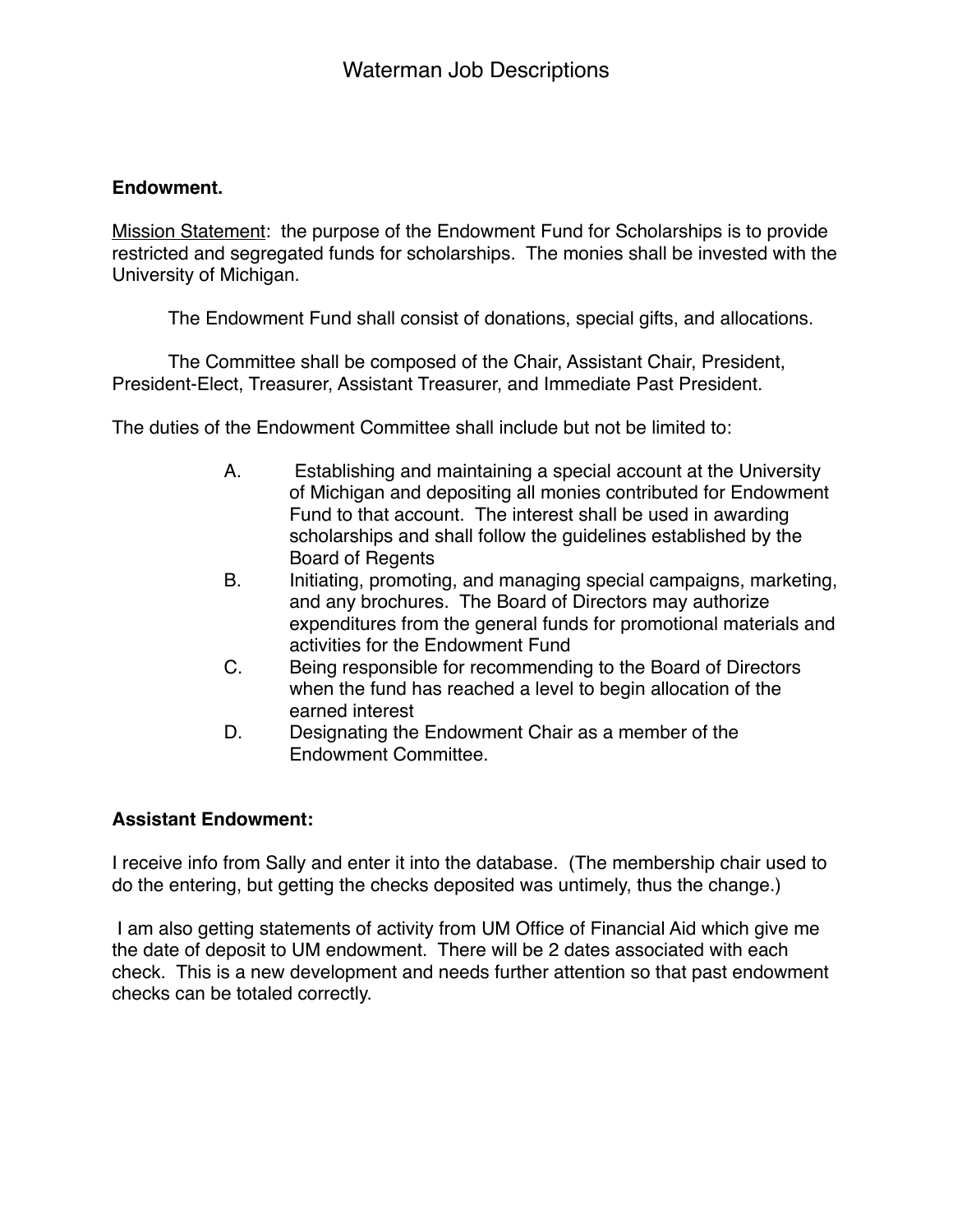### **Waterman Social Events:**

The duties of this committee shall include but not be limited to:

- A. Recruiting committee members to assist in planning events
- B. Planning social activities and events, excluding Town Hall
- C. Determining programs or events and locations

D. Being responsible for food, room set up, cost to members and their guests, decorations, if needed, invitations, taking reservations, preparing name tags. Serving as the welcoming committee at the event

- \* Invitations can be sent by email.
	- \* Sustainers should receive invitations
	- \* Members with no email should have invitations mailed
- E. Budgeting events to meet Social budget for the year

This job requires that events are planned early in the calendar year so that dates, times and places can be included in the President's letter that is mailed with tickets at the end of August.

# **Assistant for Social Events:**

The assistant shall be available to work closely with the planning and execution of all social events.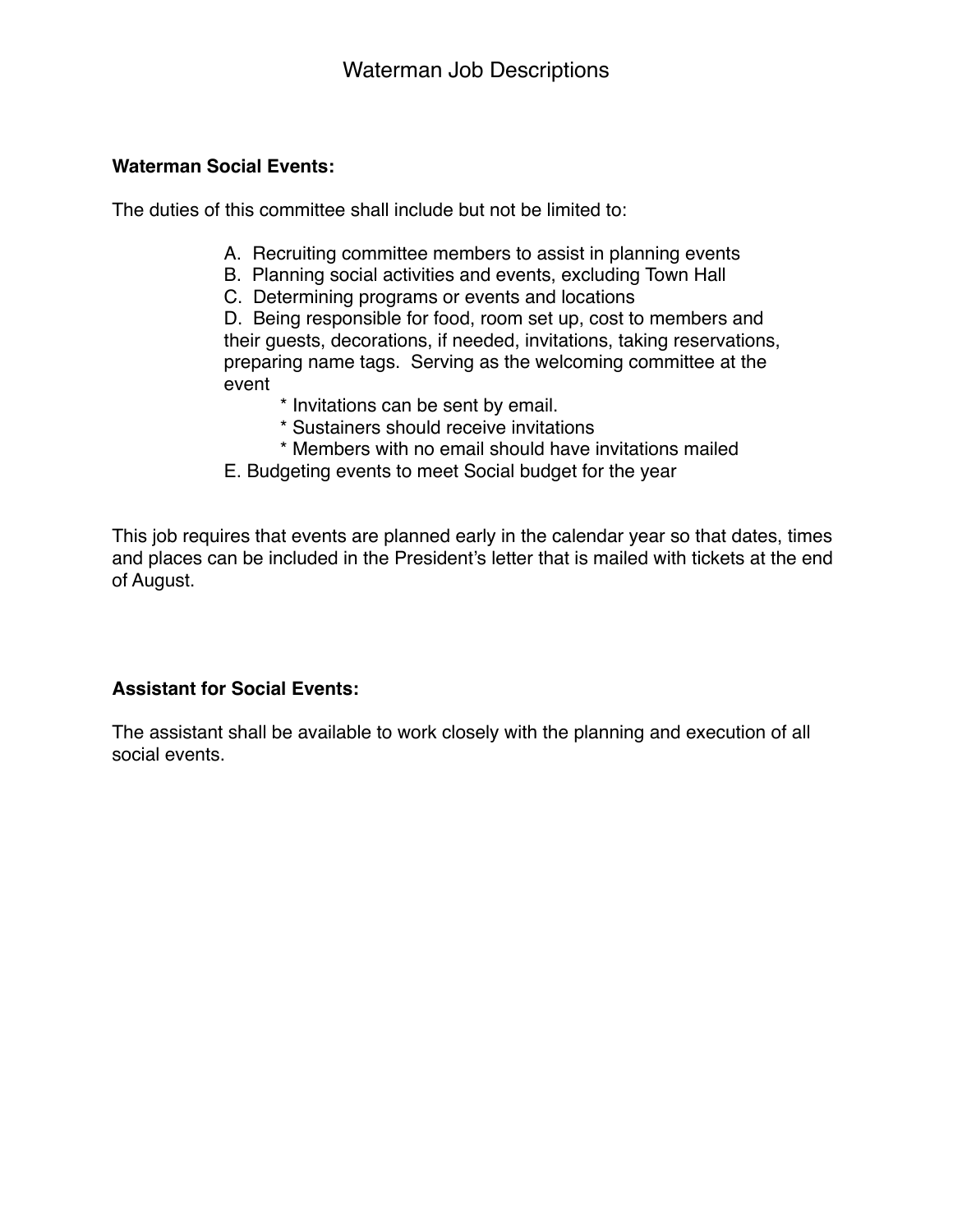# **TOWN HALL:**

# **Town Hall Chair:**

General:

1.Attend and generate reports as needed for Board meetings in March, June, Sept. and Nov. Attend other meetings as needed.

2.Communicate as needed with Bob Cassidy (Cassidy & Fishman, our speaker agency) and with individual speakers.

3. Coordinate as needed with Asst. TH chair and Hospitality committee to prepare for speakers' appearances and time in Ann Arbor.

4. Write TH welcome letter for program.

Late Spring:

- 1. Host a meeting with TH committees members (I didn't do this but it would have been nice to have done.)
- 2. Attend speaker selection meeting hosted by Asst. TH chair.
- 3 Attend luncheon menu meeting with event coordinator @ selected site.
- 4. Attend Hospitality committee meeting.

Each speaker visit:

- 1. Dinner night before: decide (along with Hospitality) who will attend, issue invitations, confirm week before. Attend dinner.
- 2. Luncheon: decide on guests and seating for head table, issue invitations, confirm week before. Confirm flower delivery week before.
- 3. Dinner night before: decide (along with Hospitality) who will attend, issue invitations, confirm week before. Attend dinner.
- 4. Day of: attach poster to podium, arrange place cards at head table. Attend sound check. Introduce speaker (or delegate.)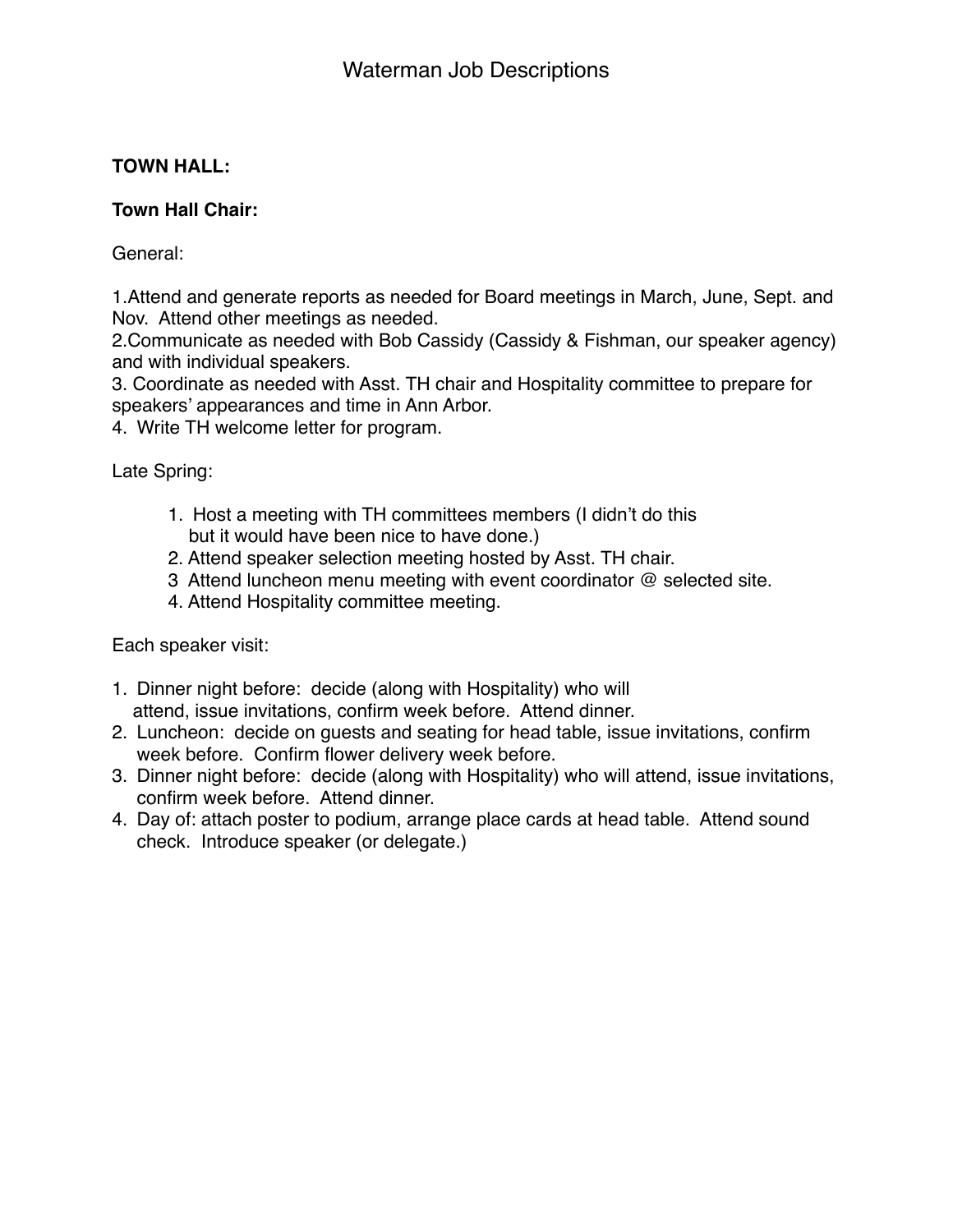### **Asst. Town Hall Chair:**

Main responsibilities are to select speakers for next year's Town Hall Lecture Series; and to serve as backup to the Town Hall Chair.

May-June

- · Schedule meeting with Committee (Town Hall Chair, President Elect, President, Immediate Past President).
- · Review and Sort through Bios (provided by Town Hall Chair from Bob Cassidy's Agency).
- · Select about 10-15 Bios to present to committee, trying to balance by topic and cost.
- · Select speakers at meeting. Town Hall Chair will confirm dates, speakers, and cost with Bob Cassidy.
- · Upon receipt of contracts from Bob Cassidy, sign and return.

### May-June

· Meet with Hospitality Committee (this actually occurred in Sept/October).

### August-September

Meet with Luncheon Committee.

### September

Send Program Chair the information for the 'Look Who's Coming Next Season' section of Program.

### October-November

- Write four speaker bios for next year's Brochure and Program. Majority of information from Bob Cassidy bios; can supplement with Google and Wikipedia as needed.
- · Sent bios to Jane Peterson (who agreed to edit) and to Brochure Chair.
- · Delivered four Photos, provided by Bob Cassidy, to Elaine Graham for use in Brochure and Program.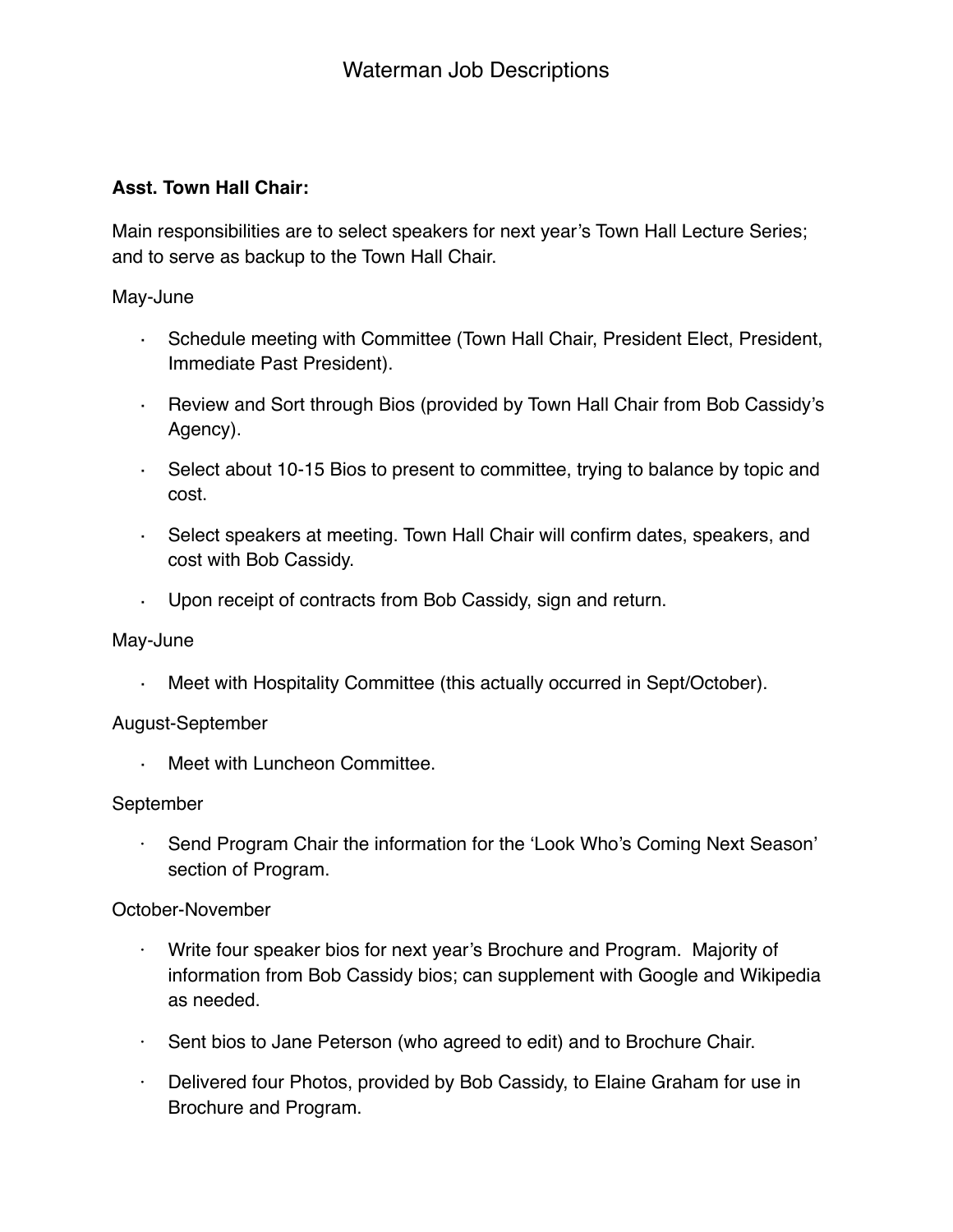# Additional Tasks

- Introduced speakers.
- Requested short bios from Town Hall Chair and wrote introductions by expanding bios to about 1 ½ to 2 minutes (using Bob Cassidy's information and supplementing with Google and Wikipedia if necessary).
- Prepare two to three questions to kick off Q & A. (I asked the Board to submit questions to me– Board was very responsive.)

Duties When Town Hall Chair Cannot Attend Luncheon Meeting

- Arrive early.
- Introduce yourself to Sound Technician to test all microphones including handheld mic for Q & A, and determine where Sound Technician will be if/when needed during the lecture.
- Make sure Speaker meets Sound Technician for sound check.
- Introduce yourself to Banquet Captain.
- Make sure Flower Centerpiece is on Reserved table in front of podium.
- Make sure name cards are placed on table.
- Make sure Waterman Logo sign is on front of podium.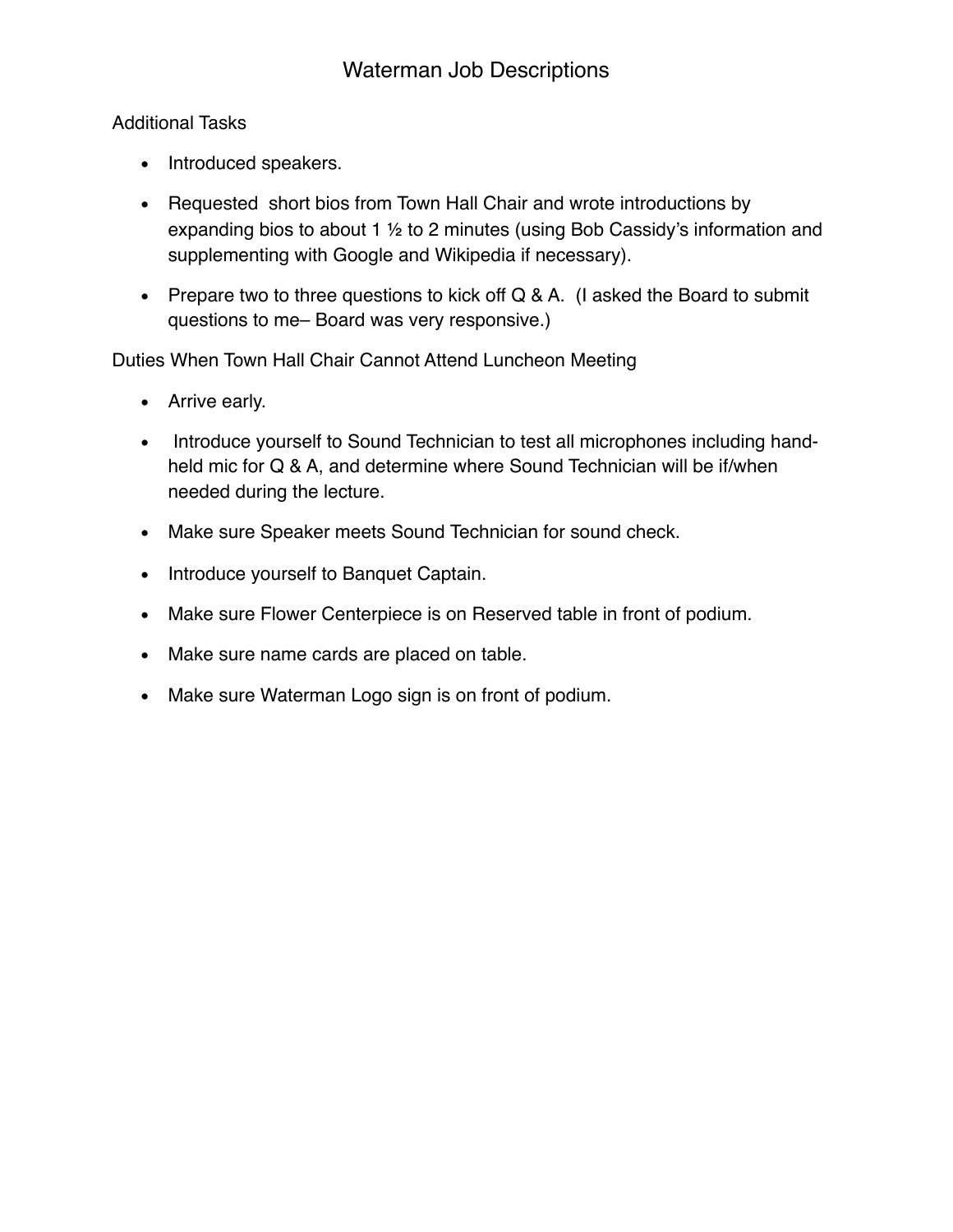**Tickets: (Jill Fairchild)**

# ATTEND 4 BOARD MEETINGS.

# OVERSEE FALL MAILING PROCESS

An envelope with (1) a letter from the new President (2) a letter from the Town Hall Chair, (3) a membership list generated by the Membership Chair, (4) and transportation and parking information from Sally Kennedy, plus (5) 4 tickets with a table number written on each, are sent out to each member of the organization.

Set a date, time and place for stuffing these envelopes at the June Board Meeting. You will need a total of 6 people to help. They usually include the Ticket Chairs and Assistant, Membership Chairs and President. The process involves (1) applying the stamps and address labels to the outside of the envelopes (can be done ahead of time) (2) writing the table numbers on the tickets [numbering them up to 8 per table (for a 10-person table) ahead of time is very helpful] (3) stuffing the envelopes by inserting the folded edge first and slipping the ticket in the center (insures that the recipient finds the tickets) (4) applying the address labels, supplied by the Membership Chair) and (5) sealing the envelopes (using sponges and shallow bowls of water).

Order return address labels from 500Labels.com. See Order Confirmation. Be sure to use all caps for our group name.

Get tickets printed at Kolossos on Stadium Blvd. next to the Post Office. In the past, Susan Franke has paid for these as she advertises on the back.

Buy one box of 500 6x9 inch "book style" envelopes (opening on long edge) from Kolossos Printers.

Buy 425 stamps at the post office for oversized envelopes at ~\$.70 each.

Ask the new President, Town Hall chair, Membership Chair, and Sally Kennedy to email their documents to you well ahead of time. Tell them you will have their document duplicated, usually 425 copies of each for a membership of 410. Call Office Max at Oak Valley to see if they can give you a special rate for a UofM scholarship organization - \$.02/sheet. Have these items duplicated at Office Max at the Oak Valley Strip Mall. Inquire about the additional cost of collating these four items and having them folded in half.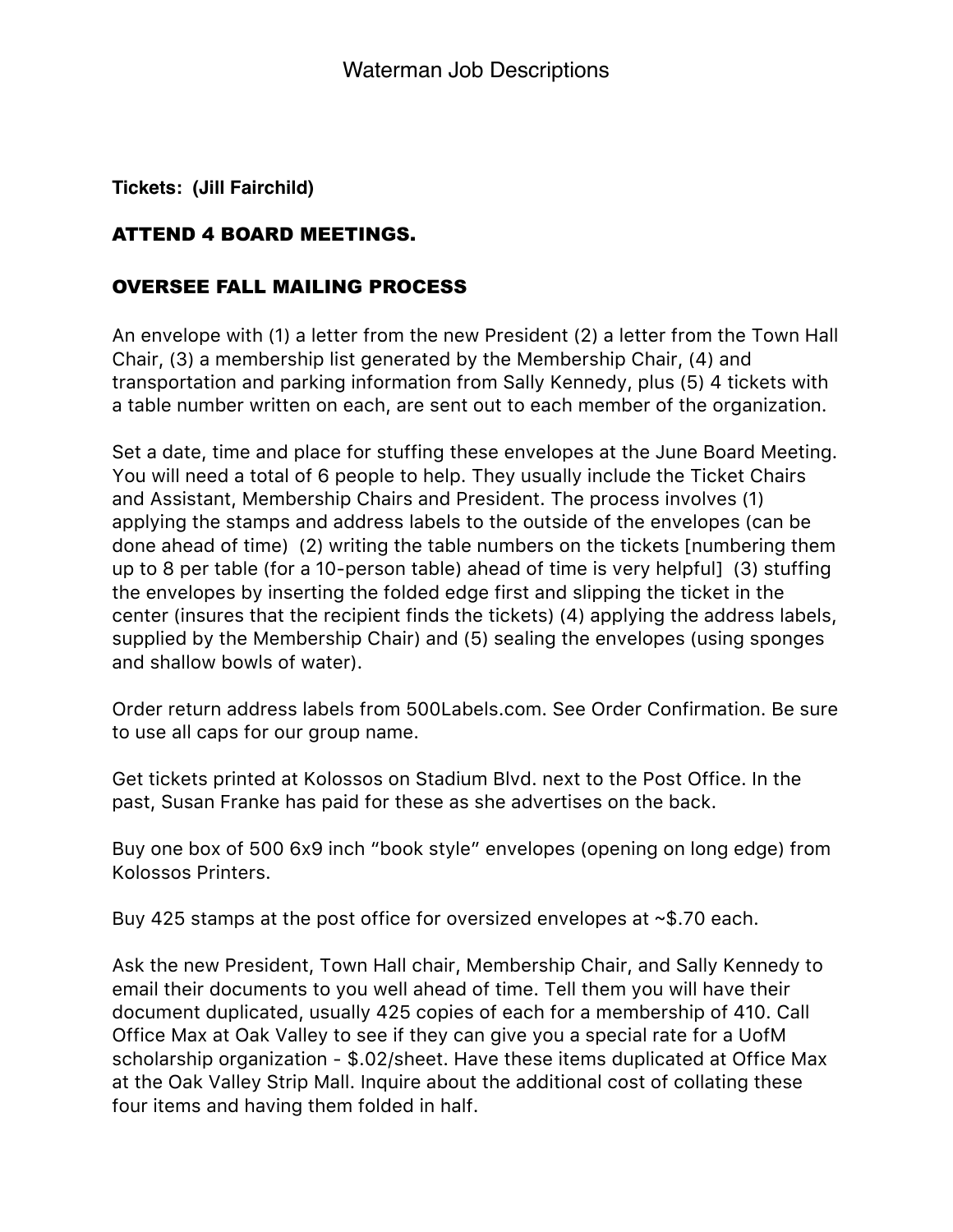Make sure the entire packet does not weigh 2 oz., as that will considerably increase the cost of postage.

# LUNCHEON TASKS

Use the Waterman Master Spreadsheet.docx, which explains the set up of the spreadsheet at the beginning of each season and how to use it. This tells who is sitting at each table, whether they are having a regular or a fruit plate, if they have had to cancel, and if someone is taking their place. This spreadsheet produces a final luncheon order specific to each table, which is emailed to our luncheon contact at the Union, Lindsay Andreski, along with a list of members who will be sent a tax donation receipt because they cancelled before the luncheon order was placed.

# 2 Weeks Before Each Luncheon.

- Send an email to all members ([watermanalumnae@umich.edu](mailto:watermanalumnae@umich.edu)) reminding them of the date of the upcoming luncheon, asking them to notify you one week and one day before each luncheon if they will NOT be able to attend.
- Keep a record of all who cancel, and enter this information on the spreadsheet.
- •

# 9 Days Before Each Luncheon

- Send another reminder email (2 days before you must submit the food order to the Union).
- Make sure the Town Hall Chair has informed you who will be sitting at the Head Table. Some Waterman members may be asked to join the Head Table. If so, cancel their lunch at their regular assigned seat. Generally, at the Michigan Union, 10 people sit at the Head Table. Enter info on spreadsheet.
- Get the names of the scholarship students who will be attending from the Scholarship Chair.

# One Week Before Each Luncheon.

Submit to Lindsay Andreski at the Union (**Isorgen@umich.edu**), the food order with the # of regular luncheon plates and the # of salad plates at EACH table.

# 2 Days Before Each Luncheon.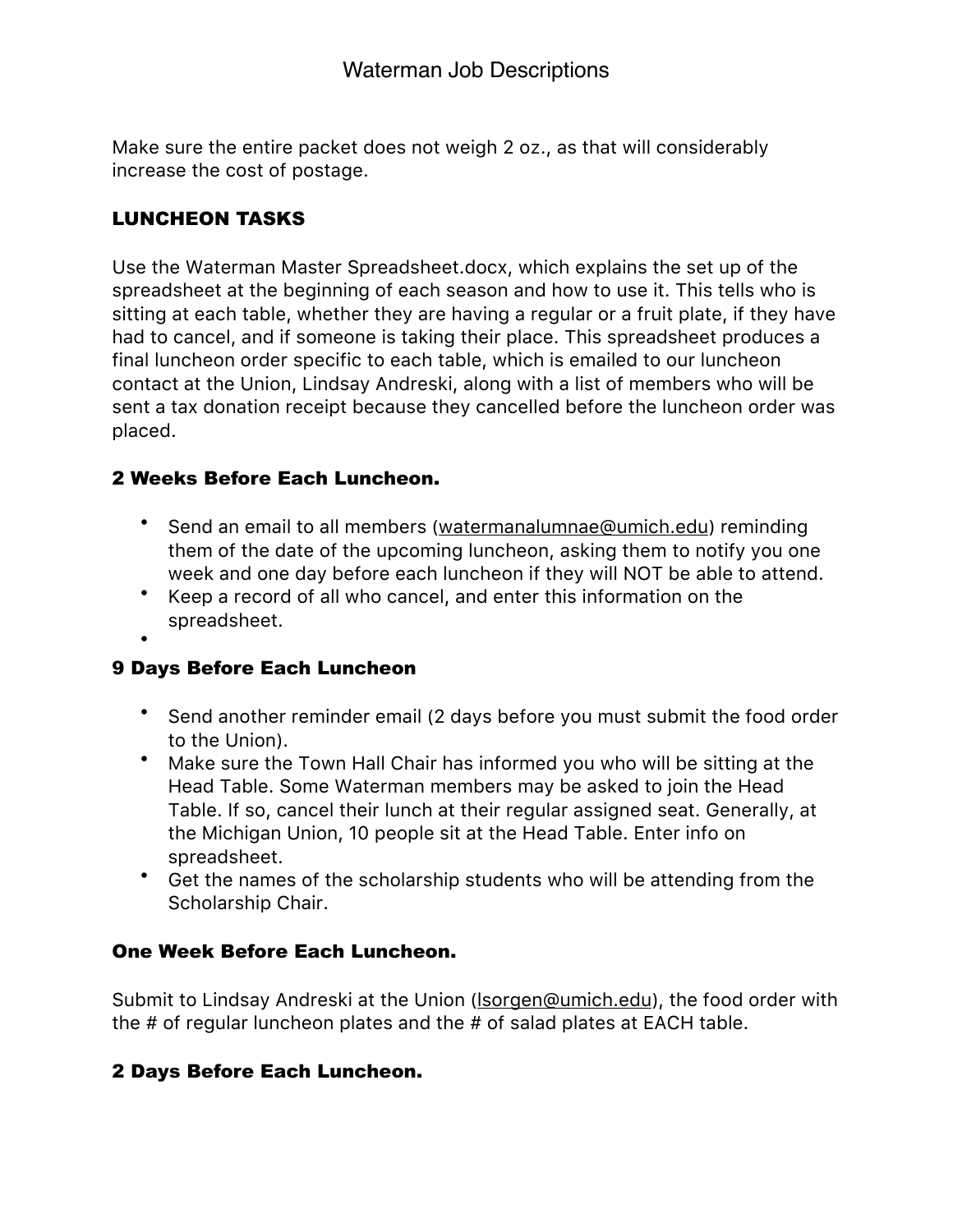- Send an email to all members asking for last minute cancellations. This will help you know where to seat guests, floaters, and students.
- Use a copy of the table arrangements (see Luncheon Chair) to find out where the best seats will be for that month and fill those in first.

# On the Day of the Luncheon

- Assist those who forgot their Table #.
- Receive cash or checks for paying guests using a business-size envelope.
- Record payment on Receipt List as well as in the Receipt Book. Offer a receipt to the guest. Afterwards, you will sign the carbon copy and give that to the Treasurer along with the cash/checks you take in.
- Find seats for guests, floaters, and scholarship students, using Table Chart if possible.
- Give or mail receipts and checks/cash to the Treasurer.

# After Each Luncheon

- Generate a report with information about each luncheon:
	- 1) # of members
	- 2) # of lunches ordered
	- 3) # of lunches canceled
	- 4) approx.. # of lunches not eaten (no shows)
	- 5) # of paying guests
	- 6) # of non-paying guests, advertisers, and scholarship recipients in attendance
	- 7) # of tables used
- Generate a Tax Donation Receipt letter and send it electronically or by mail to each member who cancelled before the lunch order was sent in (one week before the luncheon).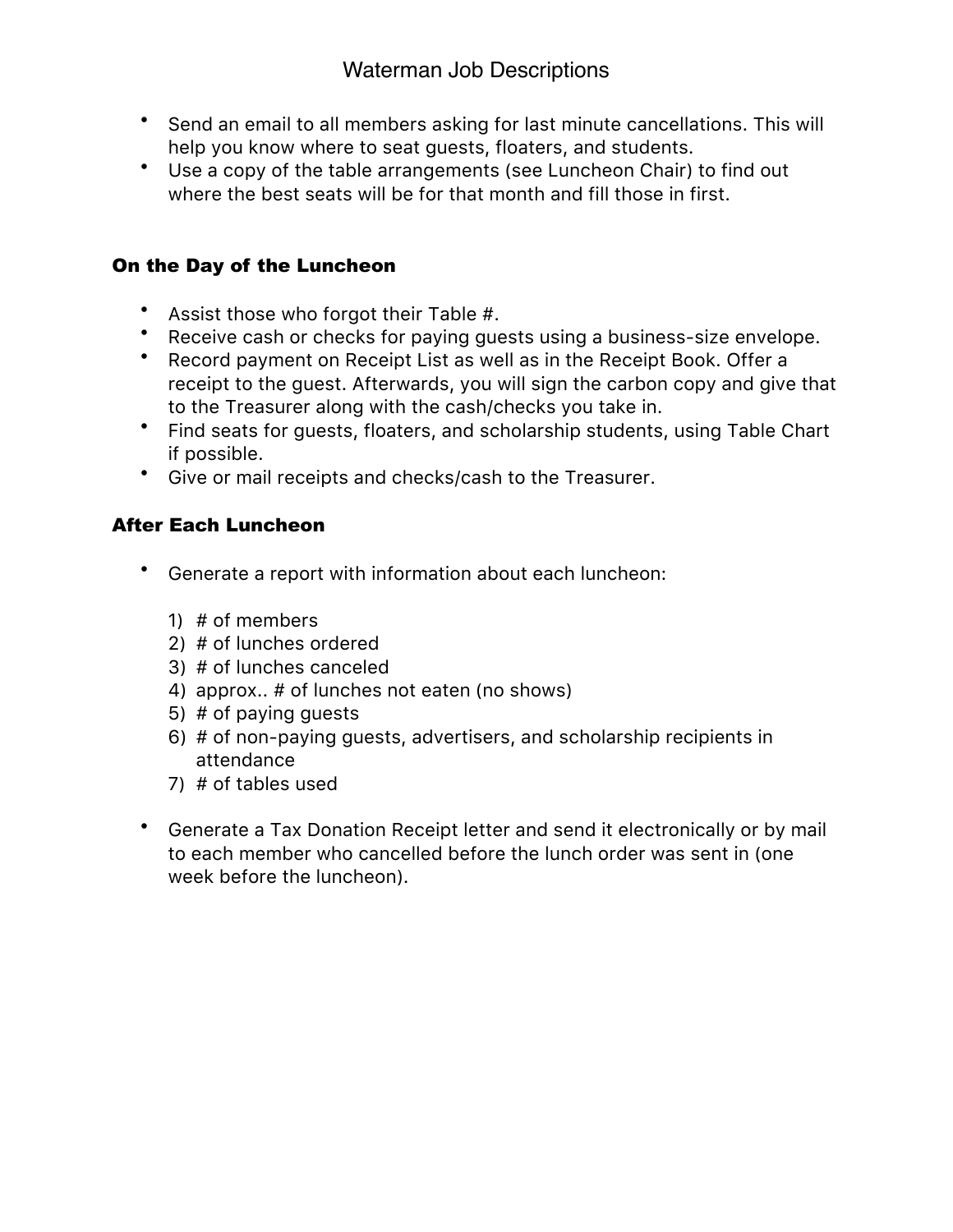### **Assistant Tickets:**

Sometime in June contact Susan Franke to see if she will sponsor the printing of the tickets for the lectures. Have her contact Kolossos (or current printer) to arrange for payment. Assistant needs to meet with Printer to give them the new information to be printed on the tickets. Pick up the tickets when they are done and bring to the mailing meeting. (Be aware that the printer may change in the upcoming year)

Sometime in August get together with Membership committee to assign tables, number tickets, stuff and address envelopes to be mailed.

Before each luncheon, receive from ticket chair the list of those that have canceled by the deadline. After the luncheon, send tax receipts via e-mail.

Assist ticket chair during the time before luncheon in assigning floaters, scholarship students, any last minute purchases to empty spaces at the tables. Also have available the list of where everybody sits in cased needed.

Count empty seats at the luncheon and compare with the chair's count.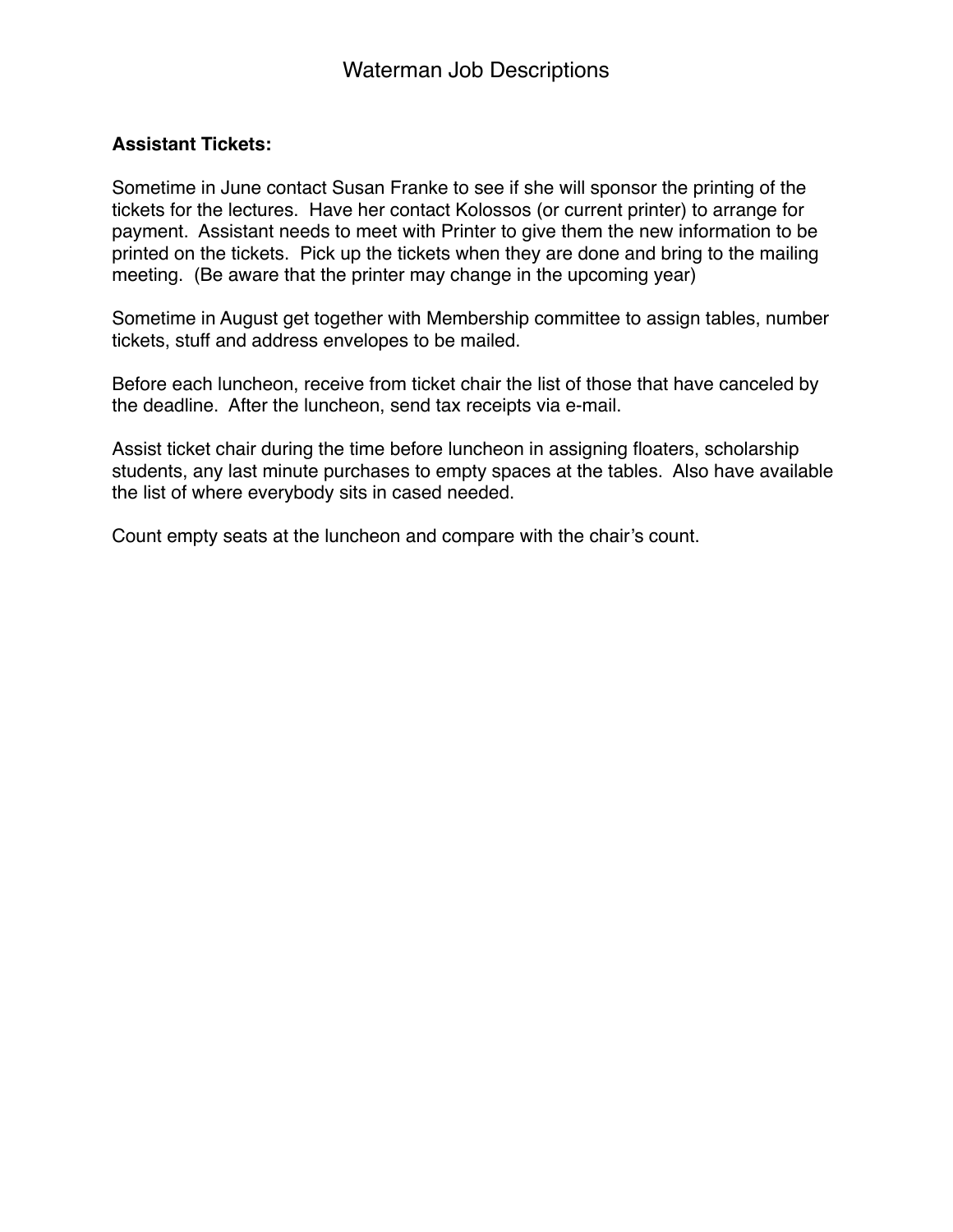# **Programs: (Elaine Graham)**

Design of Town Hall Program with updated copy and photos

Design of ads as needed

Communicate with printer re: print deadline, pickup, storage of programs, etc.

Pick up of programs from printer, drop off to MI Union before each lecture, storage of programs between lectures

# **Assistant Programs 1:**

Get the printed ad list from the committee with addresses, telephone #s, contact name and email.

Make mailing labels for all advertisers

Put together a packet with program booklet ,sheet with speakers and thank you card with pg.# of ad. Programs are usually available in Sept.

Distribute the packets to individual committee members who are willing to hand deliver.

Mail packets to out of town advertisers.

Follow up in a month re: non-payments.

Work closely with the Waterman treasurer and Program chairman.

# **Assistant Programs 2:**

### **May:**

Began phone calls to a list of members who had served on this committee to see if they would continue. Also reviewed names suggested by the Nominating Committee but who had not been asked or had declined to take a board position, asking if they would be willing to help call on businesses to obtain advertising for the Town Hall Program.

### **June:**

1. Continued making calls to members to ask them to join the Program Advertising Committee, until we had a committee of 12. A list of the 2016 committee is at the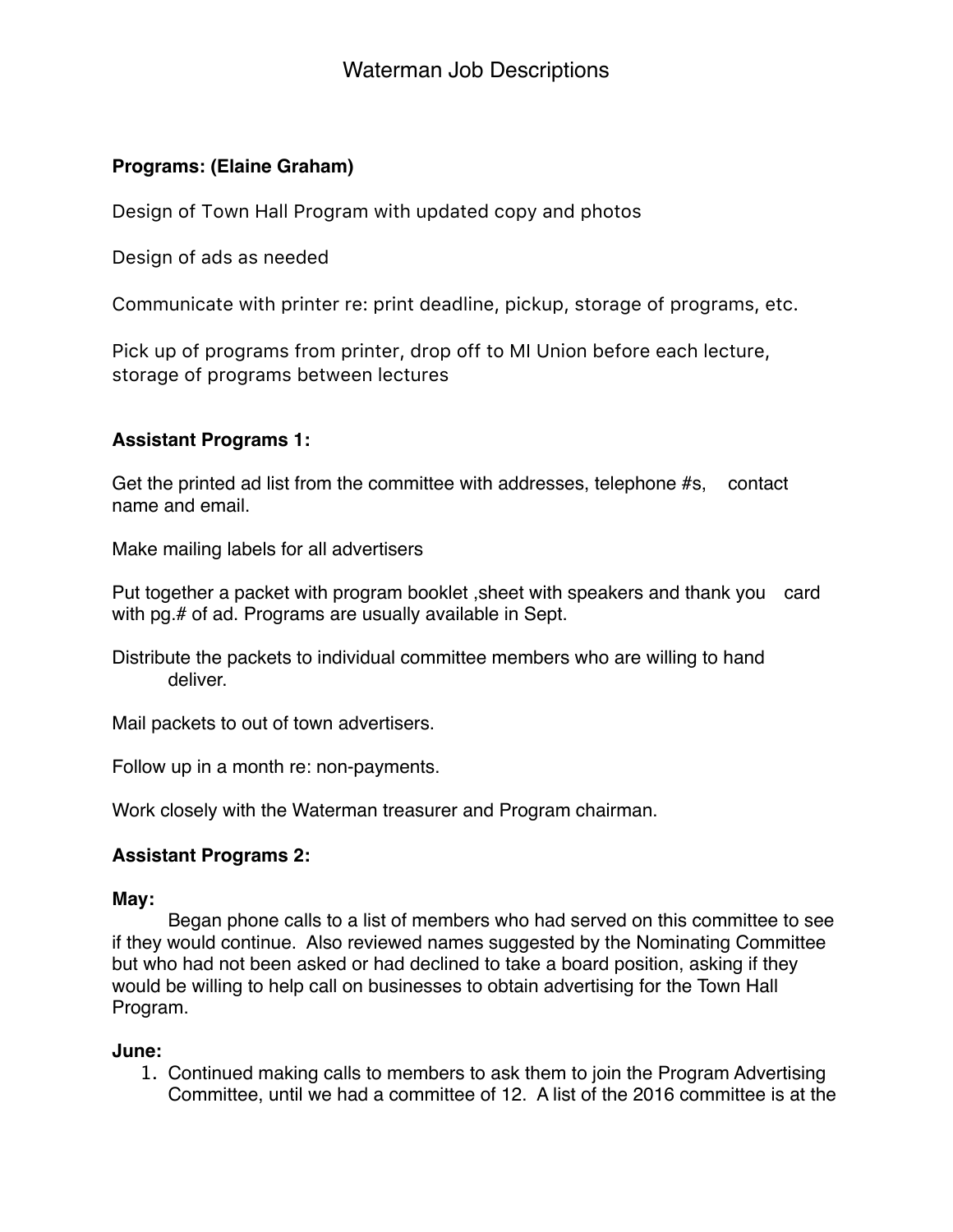# Waterman Job Descriptions

end of this report. Also included on the list are Susan Franke and Elaine Graham, especially for the ads the solicited from their small-business groups

- 2. Invited each committee member to attend one of two meetings held at my home to assign past advertisers from the 2015 list to each member of the Advertising Committee. Sally Kennedy also attended each of these meetings because of her knowledge of past advertisers. At these meetings, committee members suggested several new advertising prospects. Each member was assigned between 3 and 8 contacts, 3-4 from the 2014 list and other new contacts that they personally suggested.
- 3. At each meeting, each committee member received a copy of the master file of 2015 advertisers. This form included business name, business address, contact name, phone number, and email address.
- 4. Provided each committee member with a folder containing invoices, ad size information, helpful hints for soliciting ads, important facts about Waterman and its history, copies of the 2016-17 speakers sheet from the Waterman membership brochure and copies of the 2015-16 Town Hall Program.
- 5. Each committee member put together folders to present to advertisers, including 2014-15 Programs, the 2014-15 Town Hall Tattler, letters asking for advertising (one version for returning advertisers, another for prospective advertisers), the 2015-16 Town Hall speakers sheet from the brochure, a sheet with points of interest about Waterman, and an invoice.
- 6. I emailed each committee member several documents:
	- a. Advertising Invoice
	- b. Town Hall speakers list
	- c. Letters for returning and prospective advertisers
	- d. The 2015 Advertisers Information file including contact information, ad size and price of ads taken in 2015
	- e. The 2016-17 points of interest about Waterman sheet

### **July:**

- 1. Maintained Master Advertising excel program to record Advertisers' names, contacts, addresses, phone numbers, email addresses, ad sizes, invoicing, and whether ad copy had been received.
- 2. Each week, I emailed the committee with updates that I had received from them and attached the updated Master file. This was to inform them about our progress and encourage them to begin or continue calling on their assigned businesses.
- 3. Invoiced the business advertising in Susan Franke's and Elaine Graham's groups. Most of these were sent by email and I also attached the 2016-17 Speakers List and a thank-you letter that included information on how each advertiser could obtain a guest ticket to one of the Town Hall events. If invoices were mailed, the same information was included. Copies of these invoices are in a binder.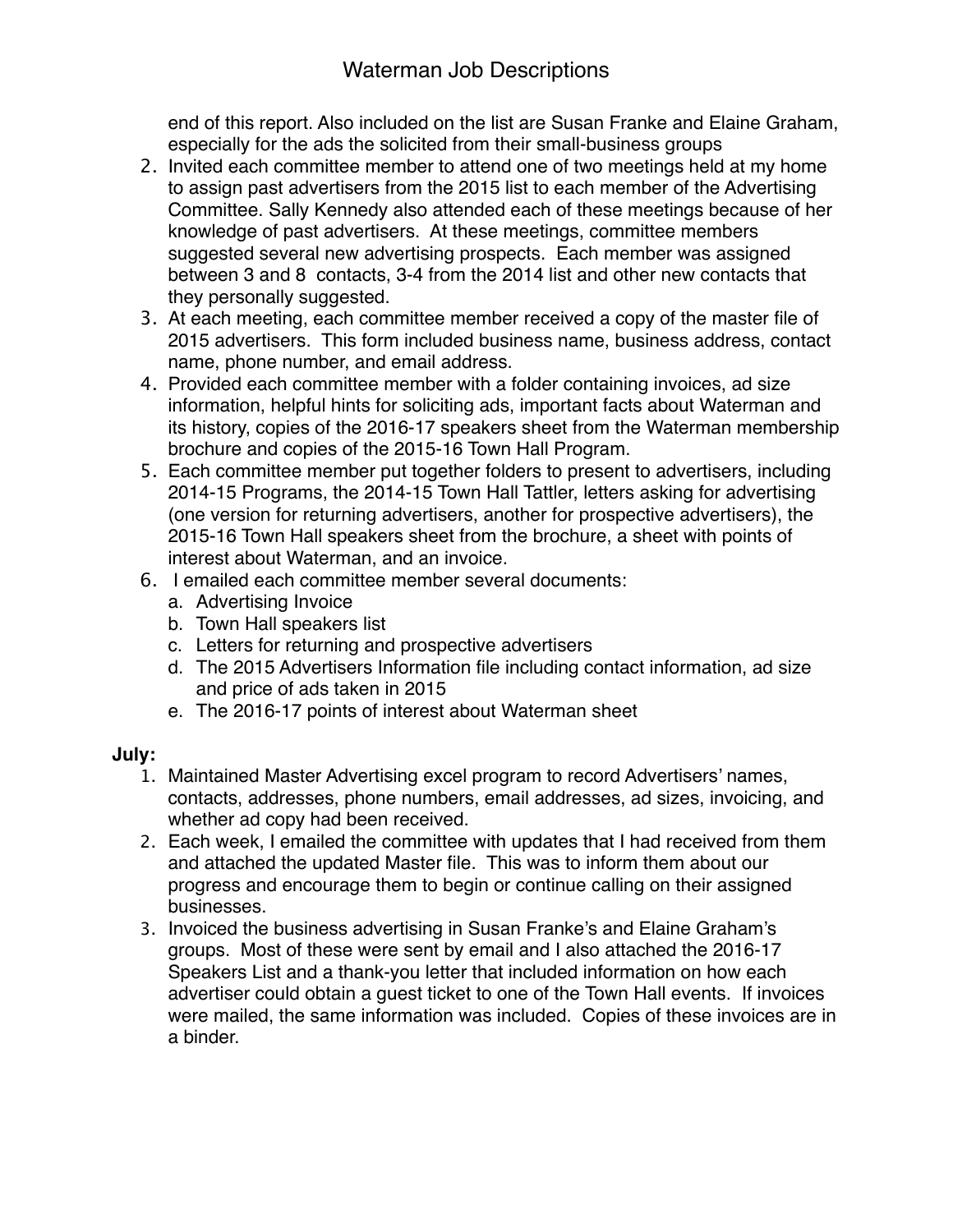### **August:**

- 1. Met with Sally Kennedy, Elaine Graham (Program Chair) and Barbara Mueller to review progress with ads for the Program. Arranged with Barbara Mueller to turn over the handling of details regarding receipts of ad copy, invoicing, ad payments, and mailing of 2016-17 Town Hall Programs to advertisers with thankyou letters.
- 2. Emailed any committee members from whom I had not heard, reminding them that August 10<sup>th</sup> was the established cut-off date on the invoices for receiving ad copy and asking them to let me know their progress. Copies of these emails are included in the binder.
- 3. Continued to maintain the Advertising Master File as information became available. Emailed the updated Master file to the committee and asked them to check the information on their assignments to make sure it was correct and complete.
- 4. Sent Emily Salvette the Master file so that she could produce a list of Town Hall Program advertisers and sponsors for inclusion in the website.
- 5. Emailed the Master file to Sally Kennedy, Elaine Graham and Barbara Mueller in mid-August as my final participation in this process.

Note: The binder should include a flash drive with all the forms and files used in this process.

2016 Advertising Committee:

Susan Franke " " Chris Larson Elaine Graham " Sue Muir Marlys Hamill " " " Ingrid Sheldon Sally Kennedy " " Carolyn Tyson

Barbara Balbach " Connie Kinnear, Co-Chair Lucy Hallock "" " Kathy Pullen, Co-Chair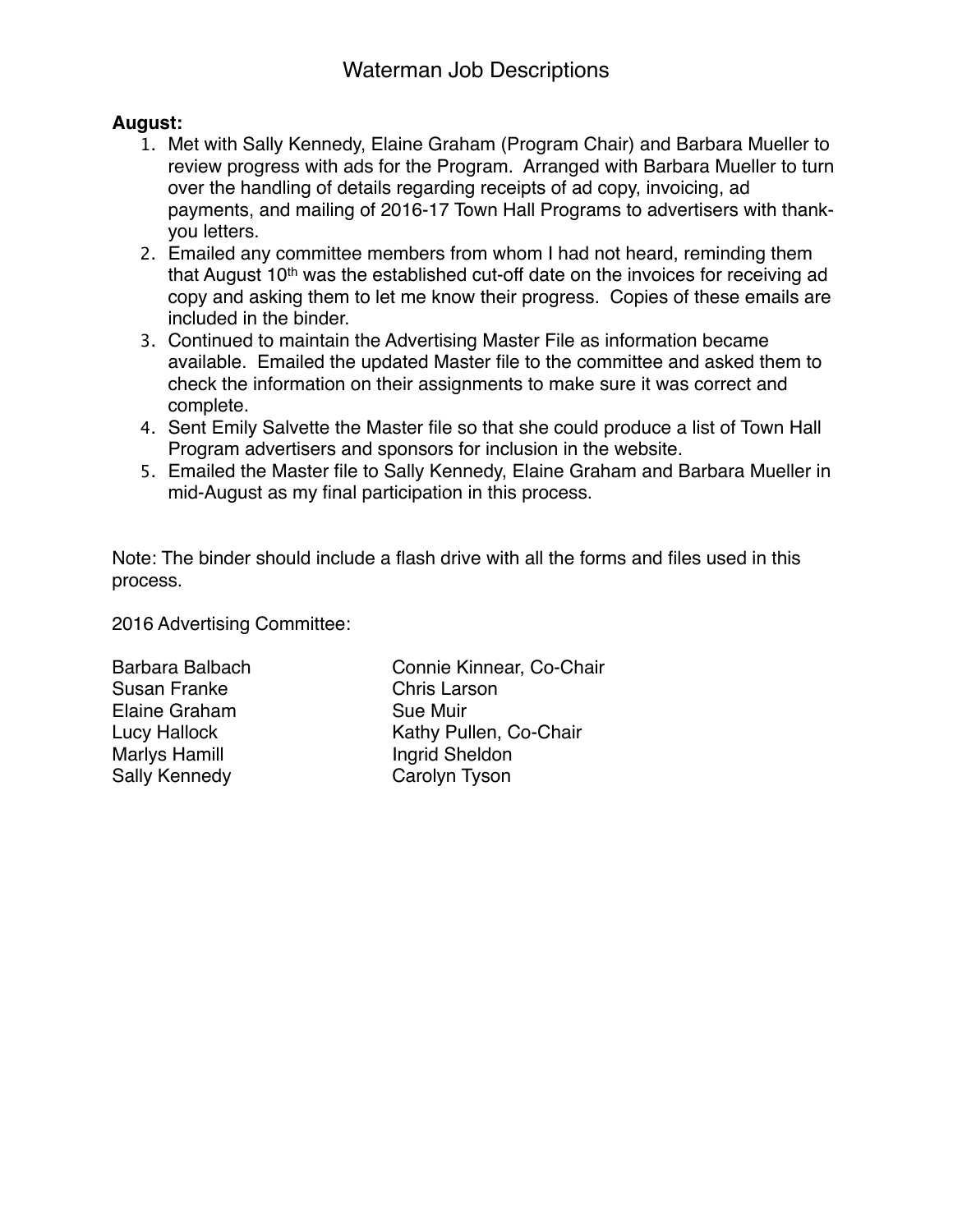# **Luncheons:**

**I.** Over the summer, prior to the first lecture, there is a meeting held with the Michigan Union to choose the menu for the next Waterman year. This meeting is with the Michigan Union Events Coordinator, Luncheon Chair, Assistant Chair, and Town Hall Chair. Other board members who may attend: Assistant Town Hall Chair, Treasurer, Waterman President and others interested in assisting with the selections.

**II.** The ballroom table placements for the four lectures of the year are made at least one month prior to the first lecture. In order to rotate seating for a variety of visual and hearing placements, the table numbers are rotated following an ABCD seating system. Exceptions are made for the head table and table near the entry door for those with mobility issues. The Luncheon Chair and Assistant Chair prepare the four numbered lecture table placements. Copies are made of each. Copies are also sent to the Ticket Chair approximately two weeks before the lecture.

**III.** Two easel size foam boards with table placements (not numbered) for the ballroom have been made by Kinkos. They may or may not need to be replaced each year.

The numbers for each lecture are placed on the boards by erasable markers prior to each lecture. They are delivered to the office of Events Coordinator the week prior to the lecture. The Union staff will place them on easels (one outside and one directly inside the ballroom) the day of the lecture. At the end of the lecture, collect the boards in order to prepare them for the next lecture's seating.

**IV.** Either the chair or assistant chair will arrive early to the lecture to place cards and pencils on each table for questions to the speaker. At the end of the lecture, retrieve all cards and pencils for the next lecture. Plan ahead to have an adequate number of supplies.

If needed, a report by the Luncheon Chair is made for each board meeting.

# **Assistant Luncheons:**

The assistant works closely with the Chairperson to plan, meet and support all the needs of the Luncheon Chairperson

The assistant will attend Board meetings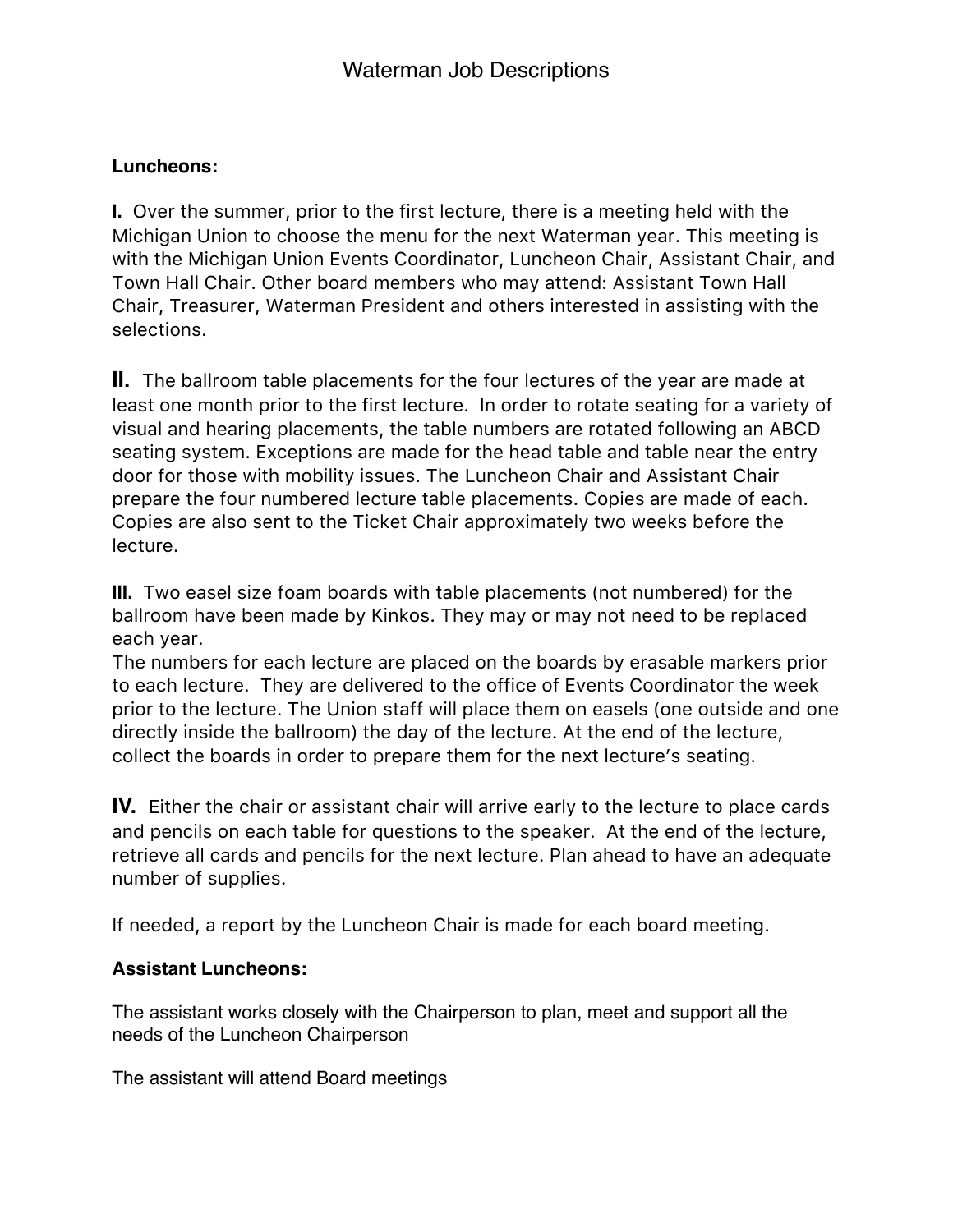Waterman Job Descriptions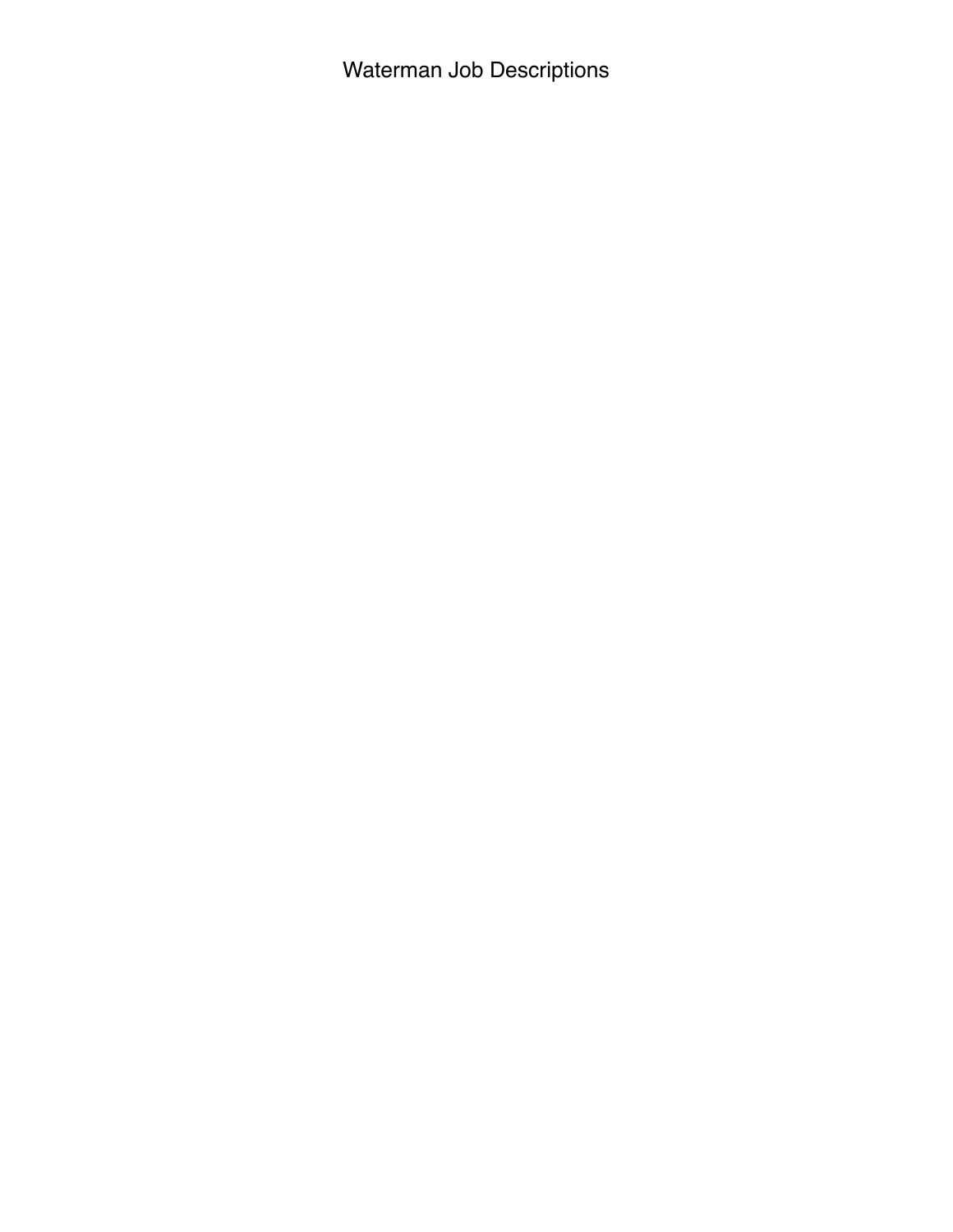# **Hospitality:**

# **April:**

- 1. As soon as the brochure for the new Lecture season is confirmed and sent out reservations need to be completed for all participating out-of-town speakers at the Bell Tower Hotel
- 2. Point of contact at Bell Tower is Sarah Komar
- 3. Fill any Host vacancies on the Hospitality committee schedule

# **May-June**

- 1. Make arrangements for planning committee luncheon for the purpose of:
	- a. Assigning a Host to each speaker for the upcoming year
	- b. Reviewing any problems from previous yea
	- c. Handing out Host guidelines and duties to any new committee members

### **4-6 Weeks prior to EACH lecture (times change each year due to lecture schedule):**

- 1. Prior to each lecture/luncheon receive copy of introductory letter from Town Hall **Chair**
- 2. Having been introduced to the speaker via the Town Hall chair, send out your own email or letter to speaker and include:
	- a. Information about the Margaret Waterman Alumnae group
	- b. Introduce the Host to speaker using Host full name
	- c. Give time table as to the events planned during stay and if escorting speaker to dinner include means of transportation
	- d. Inquire about meal preference for day of lecture and any special needs speaker may have while staying with us. Availability for dinner/food preferences, etc
	- e. Include name and number of limousine service to be used to transport them to and from airport
	- f. Request cll phone number of speaker and permission to pass along to limousine service
	- g. Request airline schedule from speaker

# **3 weeks prior to lecture:**

- 1. Once airline schedule has been received from speaker make arrangements with limousine service for airport pickup and return trip.
- 2. Review any special needs indicated by the speaker and make arrangements. This might include:
	- a. type of hotel room (e.g. handicap)
	- b. Special items needed during lecture, such as extra table or chair on the stage, use of easel during lecture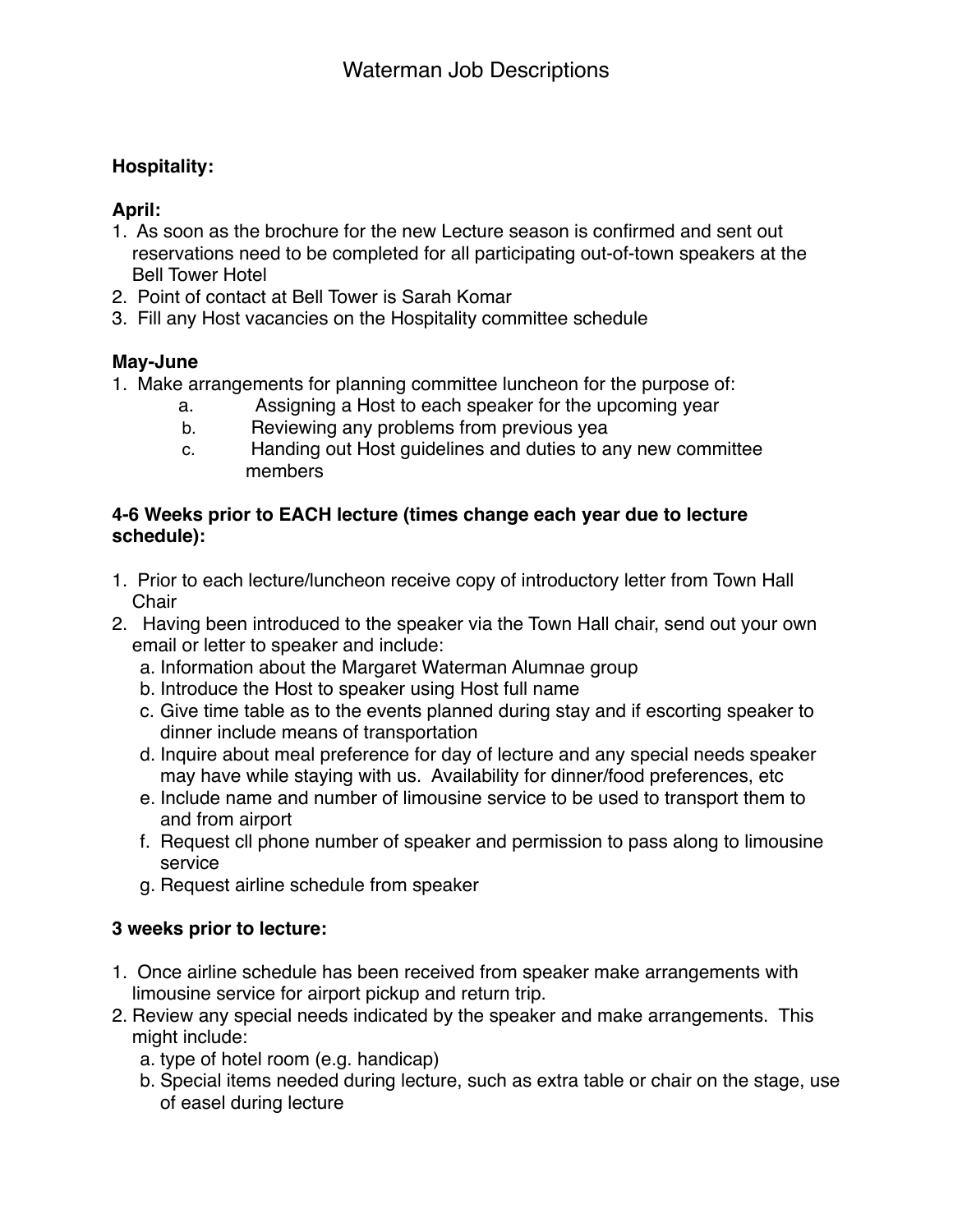- c. Special type of microphone/A-V/computer hook-ups, etc.
- 3. If speaker has difficulty walking need to make arrangements for transportation from the Bell Tower to the Michigan Union
- 4. Assemble the welcome or thank you bag
- 5. Contact venue events. employee for mike/computer/A-V equipment request, special items

# **1-2 weeks prior to lecture:**

- 1. Make dinner reservations if speaker is staying overnight and send all information to Host
- 2. Send Host names of individuals attending the dinner and guests sitting at the head table the following day. (Town Hall Chair arranges/invites dinner/luncheon guests)
- 3. Confirm limousine schedule with driver
- 4. Confirm via email all plans and schedules with speaker and give instructions for navigating thru Detroit Metro airport and where to meet limousine driver
- 5. Host send out introductory email or letter to speaker

# **Day of arrival:**

Deliver welcome bag to the desk of the Bell Tower Hotel by 10:00 a.m.

# **Host duties during speaker's stay:**

- 1. Greet speaker in lobby upon arrival at the Bell Tower Hotel
- 2. Arrange transportation and pick up time to escort our speaker to and from dinner the evening prior to lecture
- 3. On day of lecture pick up the speaker at 10:45 am in the Bell Tower lobby and escort to Michigan League
- 4. Assist speaker with any last minute problems
- 5. If book signing is planned after Q/A, assist speaker at table
- 6. Escort speaker back to Bell Tower for return trip to Detroit Metro
- 7. If time allows, tours of campus or special exhibits are encouraged

# **One week after luncheon/lecture:**

- 1. Send thank you note visa email or letter to speaker
- 2. Follow up to make sure all receipts (e.g. dinner, Limo, or other) have been sent to the Treasurer

# **Assistant Hospitality:**

The Assistant Hospitality chair will support and assist with any and all responsibilities of the Chairperson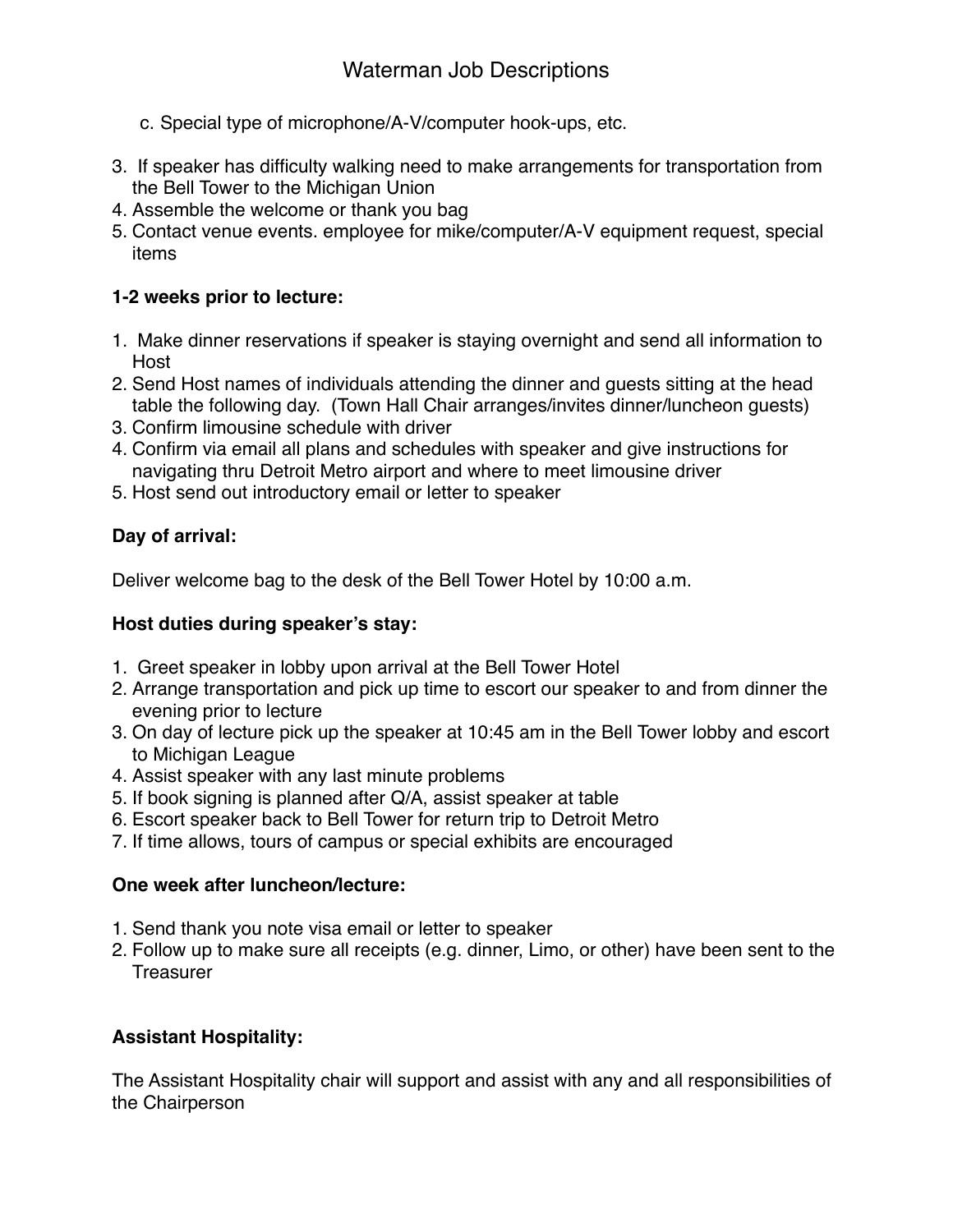# **Ushers:**

The primary job of the Ushers Chair is to greet Town Hall Attendees at the door and hand them their programs for the lecture. The ushers also assist attendees in locating their tables using the seating charts by the door.

After the formal lecture, ushers assist in gathering written questions for the speaker. It is helpful to have others assist with this job since it is difficult for only two people to cover the room adequately.

# **Assistant Ushers:**

Assistant Ushers shall support and assist in any and all responsibilities of the Chairperson. They will be expected to attend Town Hall activities in order to fulfill their responsibilities.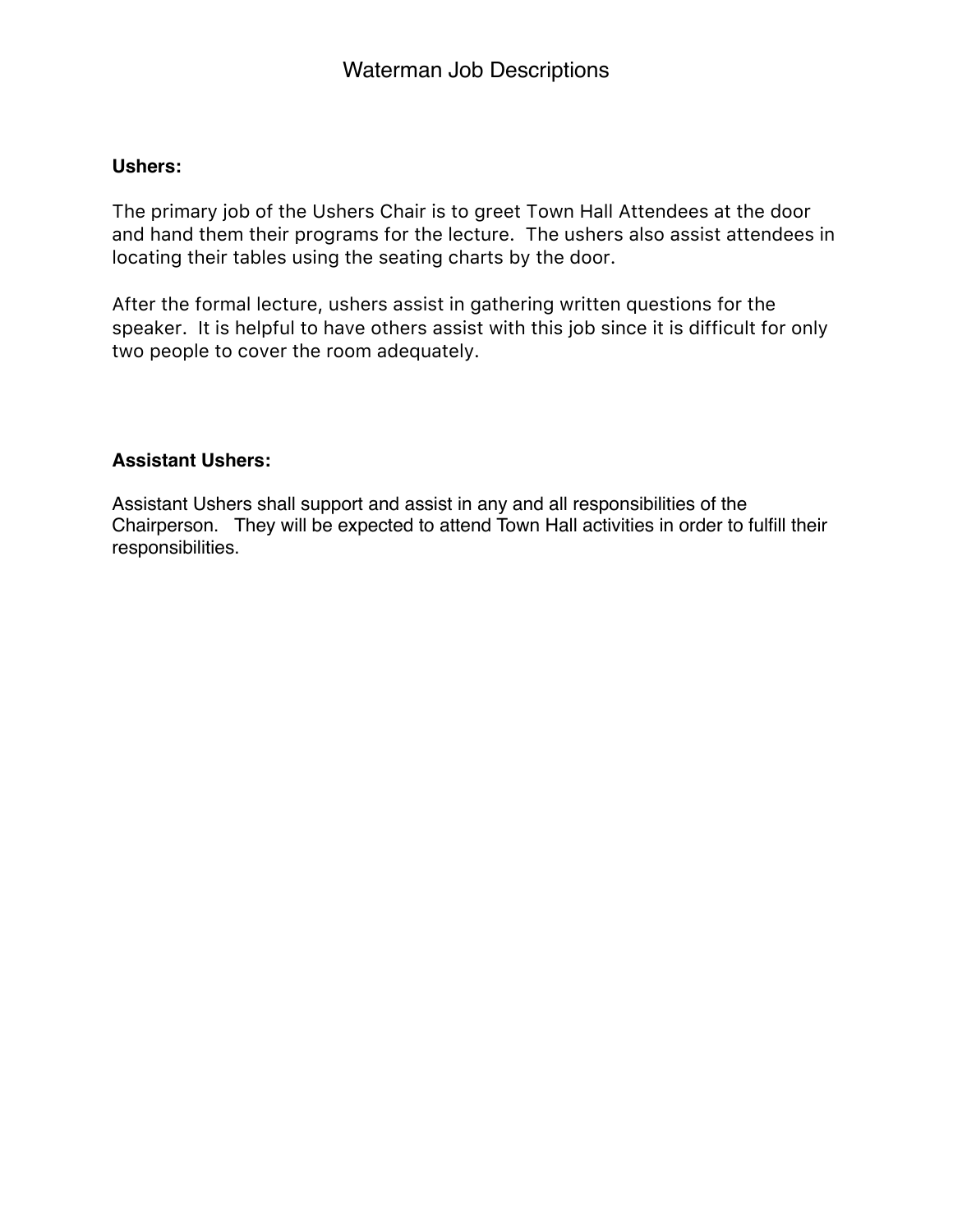# **Brochures:**

### I. October/November

The process of gathering the new information for the upcoming season's brochure begins in October. Contact the Town Hall and/or Assistant Town Hall chairpersons to get the speaker biographies and their photos. Speaker biographies need to be no longer than 160 words to fit in the brochure. Have a few qualified reviewers to review and edit the bios, including the President and the previous President.

 Using the previous year's brochure, update and verify contact information, dates, deadlines, and fees.Present changes, such as fees, that need board approval at the November meeting. The template for the brochure is with the Programs Chair (Elaine Graham), who will update and make formatting changes. (In previous years it was with the printing company, Kolossos.) Make sure Elaine has the speaker photos for her to upload in both the brochure and the program.

Verify with Bank of Ann Arbor Marketing Director that they wish to remain as an advertiser on the brochure, and if so, whether they want to keep the same ad or submit a new one. (Their \$350 ad subsidizes the cost of the brochure.) 2016 contact information for BOAA is: Janice Ortbring, [jortbring@boaa.com](mailto:jortbring@boaa.com) (734) 761-8675. Verify that the printing company will place an ad and negotiate the amount/discount for the cost of printing (\$150 in 2016 with Print Tech). 2016 contact information for Print Tech is Jan Lee, [JLee@printtechinc.com,](mailto:JLee@printtechinc.com) (734) 216-0473.

### II. December/January

Elaine Graham (Programs) has the brochure template on file and has updated the information and made formatting changes. Drafts of the brochure are again sent to the selected reviewers. The goal is to have the final version of the brochure completed by the January board meeting (if there is one).

Send an invoice to Bank of Ann Arbor for their ad. Payment due by January 31.

Request the President to write the letter that will be included in the brochure. This will be forwarded with the final draft of the brochure to the printing company.

Notify the Membership Chair that an updated membership list in excel format will be needed to send to the printing company for mailing the brochures.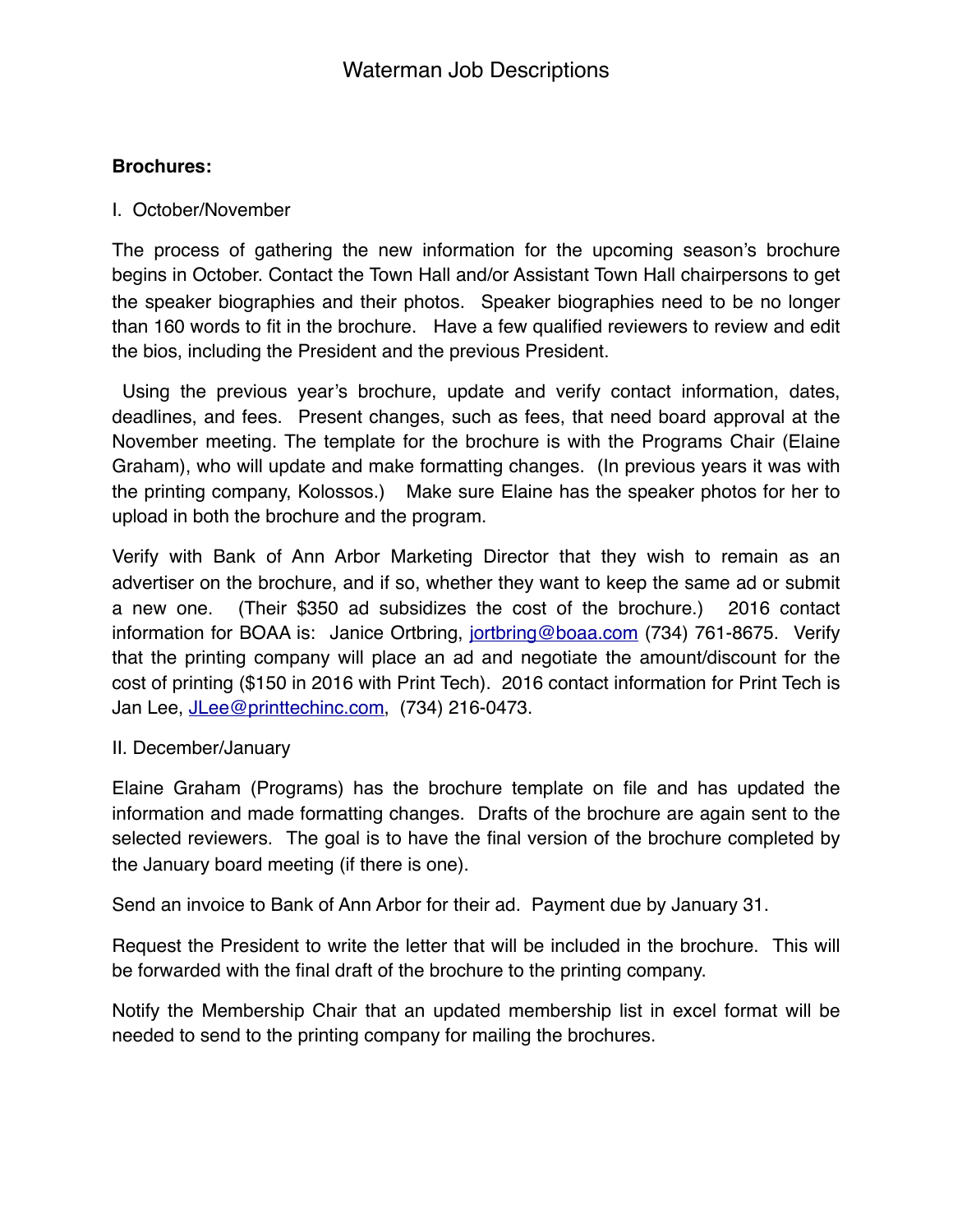# Waterman Job Descriptions

Place order with the printing company. Review quantities yearly. 1500 brochures and 700 President's letters in 2016. The President's letter is cut smaller than the brochure to fit properly in the folded brochure.

Have the printing company mail their invoice to the Waterman Treasurer. Request a copy for the brochure files.

III. March/April

Brochures should be mailed and received prior to the March board meeting. Bring extra copies to the March board meeting for members to distribute and for Publicity chairs to distribute. Extra copies are also handed out at the final lectures, placing a few on each table and some available at the ticket table. Bring the remaining copies to the final board meeting.

# **Assistant Brochures:**

The Assistant will work closely with the Chairperson and assist in any and all ways to prepare the annual brochure for mailing in February.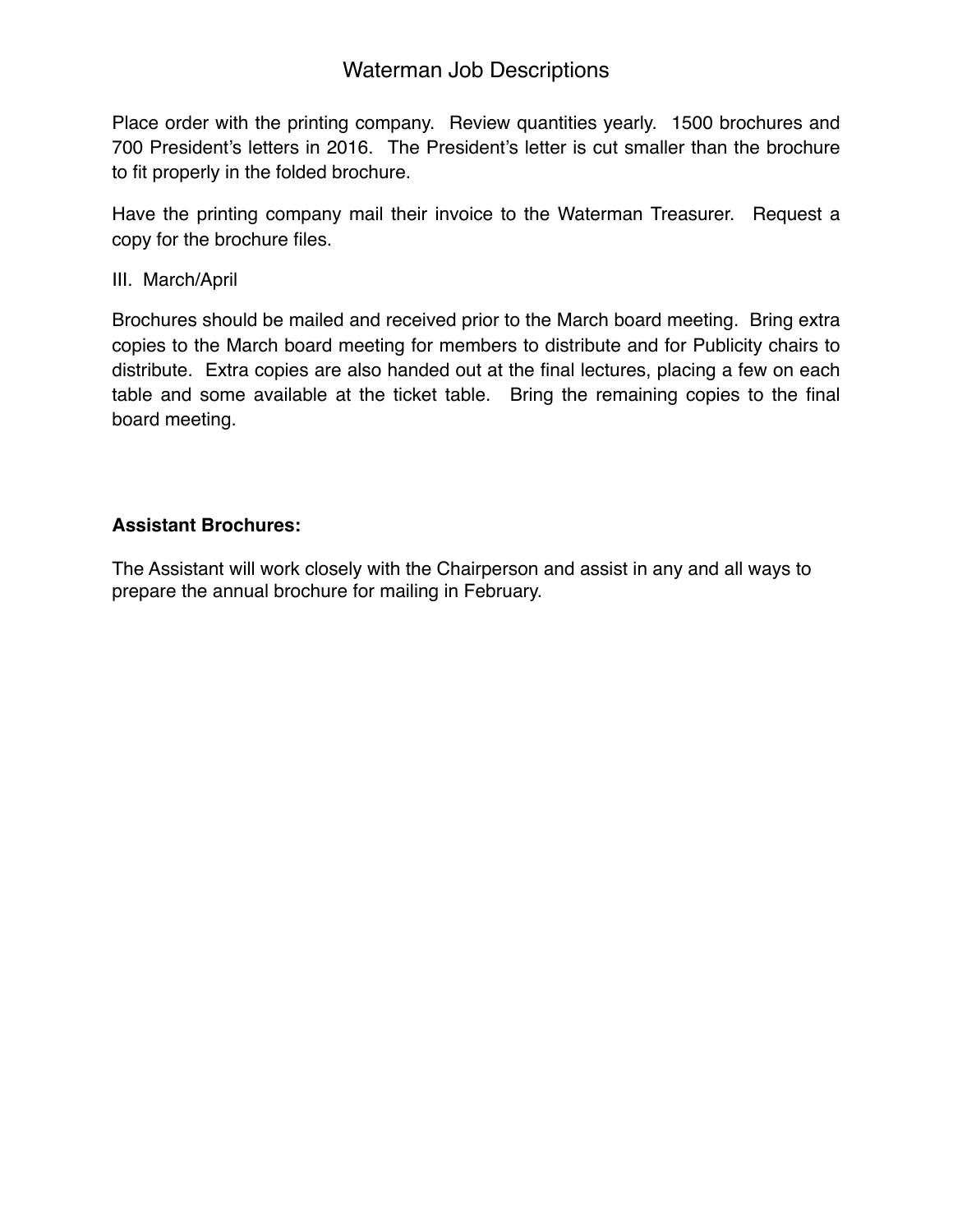### **Books: (Millie Irwin)**

The process for selling authors books have been that the author needs to either send the books or have them sent to us prior to the meeting. A couple of them have brought them in a box on the airline but today that is costly and a lot of trouble. We do not get much money from book sale so it does not seem to be worth it to deal with a book sale. We also had Nicola bring a wide variety of books to the town hall and sell them but she did not want to continue since she did not do that well selling them. So we discontinued that effort. Then a couple of times we had Barnes and Nobel bring the author's books to the League and we sold them at the meeting. That worked out ok but Barnes and Noble did not like to do it since they cater to the schools and said that it would depend on how busy they were for them to continue doing it. I have not checked with them recently so not sure how receptive they would be to it at this time.

#### **Website Maintenance:**

Web Master Job Description

The webmaster is an appointed position, not a member of the board although she may attend the board meetings as needed. She manages the watermanalumnae.org website and domain, and maintains current information on the site. In addition to the regular update tasks listed below, she updates other areas of the website as requested by the president. Any major change to the site in either look, content of management should be approved by the president.

The domain name watermanalumnae.org is owned by the group and is currently renewed through GoDaddy.com for about \$20/year. Emily Salvette pays for this.

The website is currently hosted on GoDaddy, but that will probably change. Updating the site requires the ability to code in html. We are planning to move the site to a different platform (probably WordPress) that doesn't require knowledge of html.

| When | What happens - the info to update - from<br>lwhom.                                                         | Pages to update      |
|------|------------------------------------------------------------------------------------------------------------|----------------------|
| May  | New administration begins-need list of new<br>officers and the new president's message -<br>from President | Home, Board, Contact |

Timeline of Maintenance Tasks: